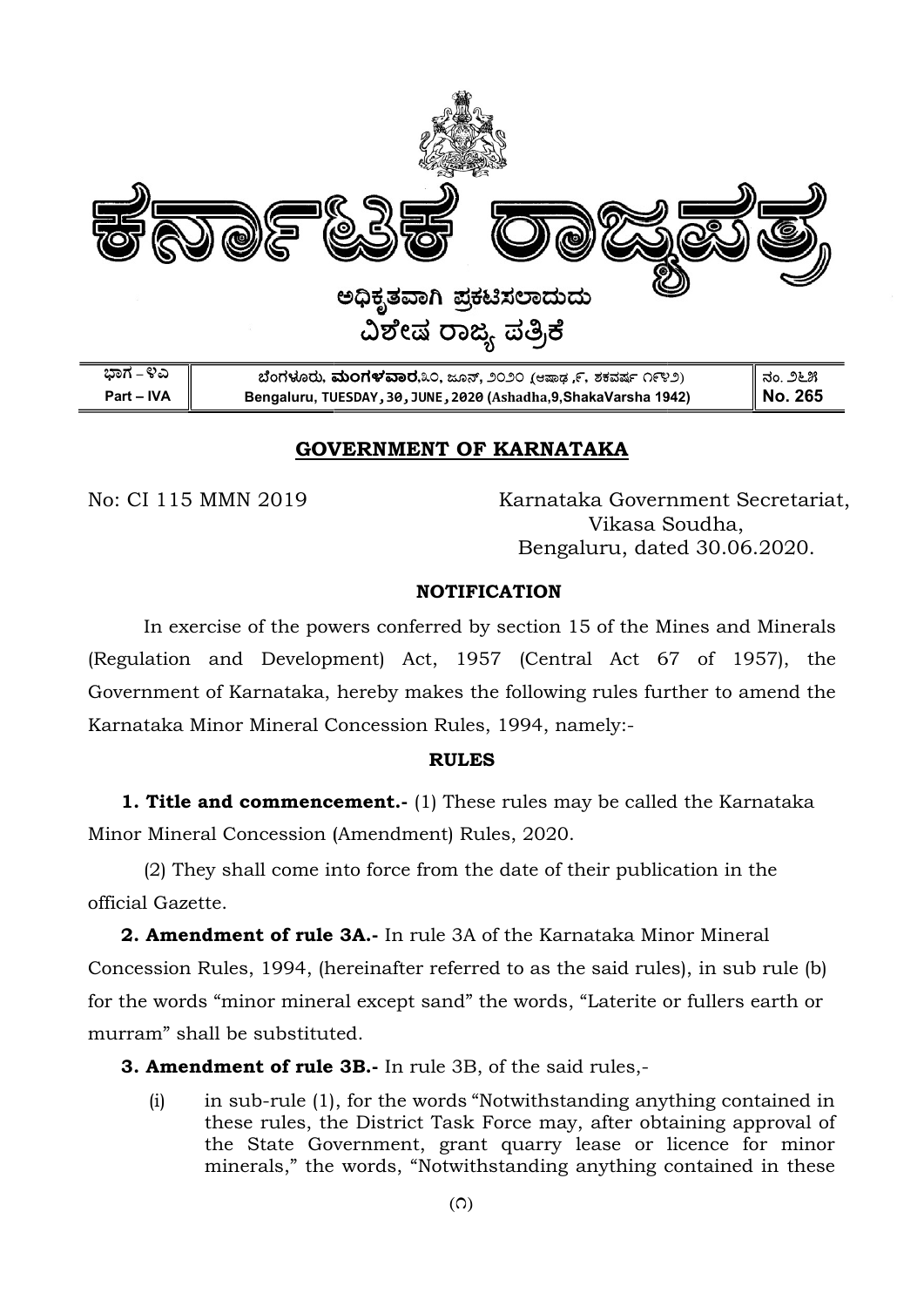rules, the Deputy Director or Senior Geologist of Concerned district shall grant quarry lease or licence for minor minerals only on the recommendation of the District Task Force and approval of State Government." shall be substituted.

(ii) after sub-rule (4), the following sub rule (5) shall be inserted, namely:-

"(5) Notwithstanding anything contained in this rule, those lease granted under the sub-rule (1), during the lease period, the lessee shall dispatch minor minerals along with Royalty Exempted Mineral Dispatch permit to be issued by the concerned Deputy Director or Senior Geologist duly mentioning the details of works, place of activity and name of the Work Executing Department for transportation of minor minerals from the leased quarry.

Provided that at the time of payment of bill to the contractor the Work Executing Department shall deduct Royalty, Average Additional Periodic payment and payment to District Mineral Foundation.

Provided further that the quantity of Minor Mineral supplied under royalty exempted Mineral Dispatch permit to Government work, shall be reconciled with Royalty recovery statement furnished by the work executing department for accountability of annual audit."

4. Amendment of rule 3E.- In rule 3E of the said rules, after sub-rule (3), the following shall be inserted, namely:-

"(4) If new mineral so discovered under sub-rule (1) is specified minor mineral, the lessee or licensee is entitled to win and dispose the discovered minor mineral for a period of thirty years from the date of original grant of lease or licence or ten years from the date of inclusion of the discovered mineral to original lease deed or whichever is later.

Provided that, in case if the new mineral discovered under sub-rule (1) is non-specified minor mineral, the period of lease shall be co-terminus with the original grant of lease or license.

Provided further that, when such grant of quarrying lease or licence for the new mineral discovered under sub-rule (1) is made the lessee or licencee shall pay, in addition to royalty applicable to the new mineral discovered as under subrule (1) as given in Schedule II, an amount which shall be equal to the Average Additional Periodic Payment payable by the holders of quarry lease or license of the new mineral discovered granted through auction within the Taluk, if such average is available for the Taluk or within the District if such average is not available for the District, and if such average is not available within the neighboring Districts, such Average Additional Periodic Payment shall be deemed to be fifty percent of Royalty of the new mineral discovered. This deemed percentage shall be reset after three years based on average obtained in auctions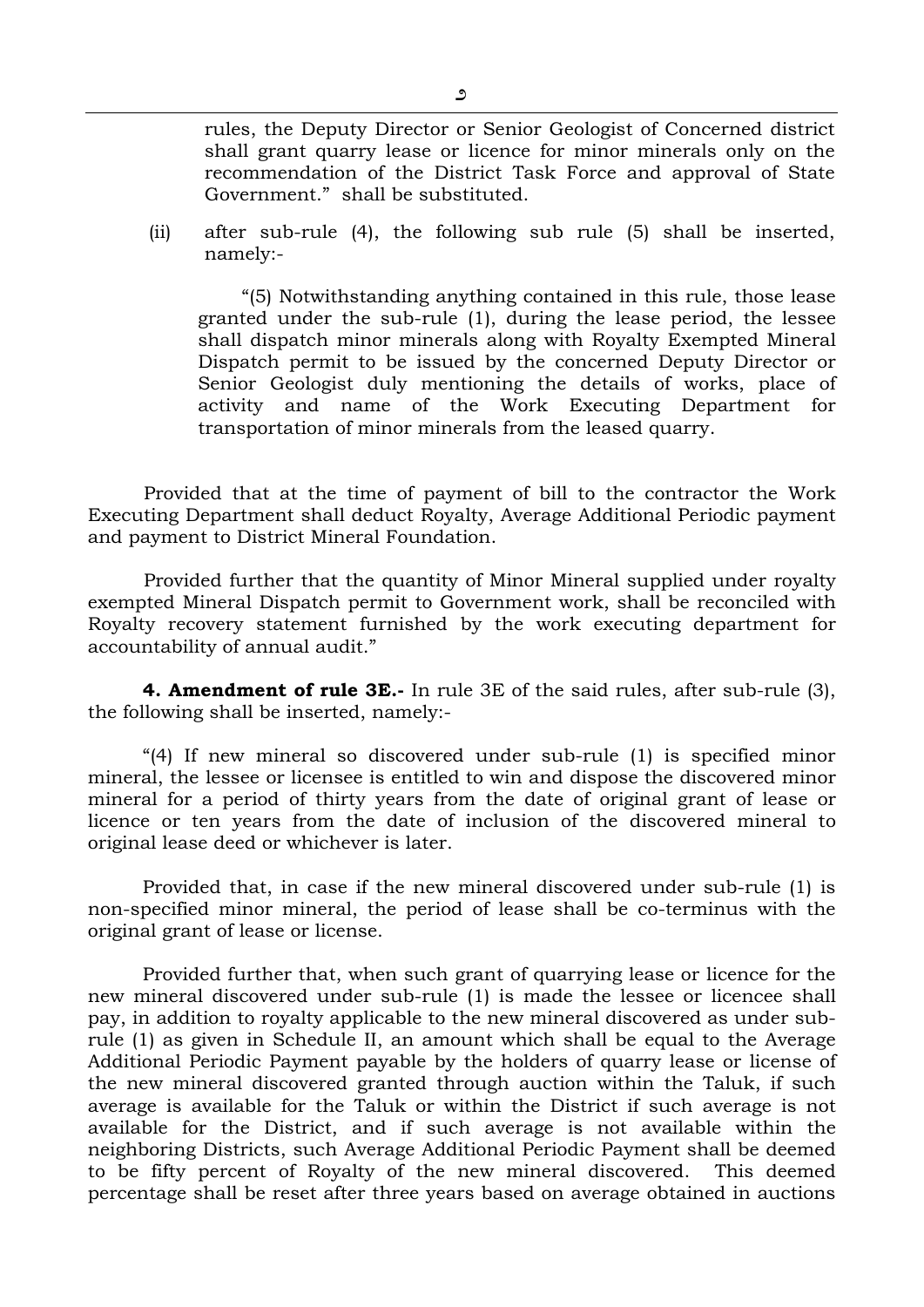by 31.3.2019, and if no neighboring districts, as the case may be, then the deemed rate will become the final rate for the Average Additional Periodic Payment.

Provided also that, the Royalty and Average Additional Periodic Payment payable as under the above proviso, shall not be less than that what he was paying before such inclusion or as payable as per his bid in auction."

**5. Amendment of rule 3G.-** In rule 3G of the said rules, in sub rule  $(1)$ ,-

(i) the second proviso shall be omitted.

(ii) for third proviso, the following shall be substituted, namely:-

"Provided also that if the average quantity of the of minor mineral is sold in domestic market more than seventy five percent during any two financial year of lease period, then lease shall be cancelled and fresh process of grant of lease shall be undertaken."

6. Amendment of rule 8.- In rule 8 of the said rules, for sub rule (6), shall be omitted.

7. Amendment of rule 8B.- In rule 8B of the said rules, in clause (e), of subrule (2) for the words, "if any and registration of leases or license deed within a period of twenty-four months from the date of commencement of the Karnataka Minor Mineral concession (Amendment) Rules, 2016." , the words "with the approval of the State Government" shall be substituted.

8. Amendment of rule 19A.- For rule 19A of the said rules, the following shall be substituted, namely:-

"19A. Transfer of mineral concession:- (1) The lessee or licensee shall not, without the previous consent in writing of the competent authority.-

- (i) assign, sublet, mortgage or in any other manner transfer the lease or license or any right, title or interest therein;
- (ii) enter into or make any agreement or bona-fide arrangement, contract or understanding whereby the lessee or licensee will or may be directly or indirectly financed to a substantial extent by or under which the quarrying operations or undertakings will or may be substantially controlled by, any person or body of persons other than the lessee or licensee;

 Provided that, nothing in sub-rule (1) shall apply to a corporation or an undertaking or owned or controlled by the State Government or to a mortgage made by a lessee or licensee in favour of the institutions specified in Schedule-VI for transfer the lease or licence.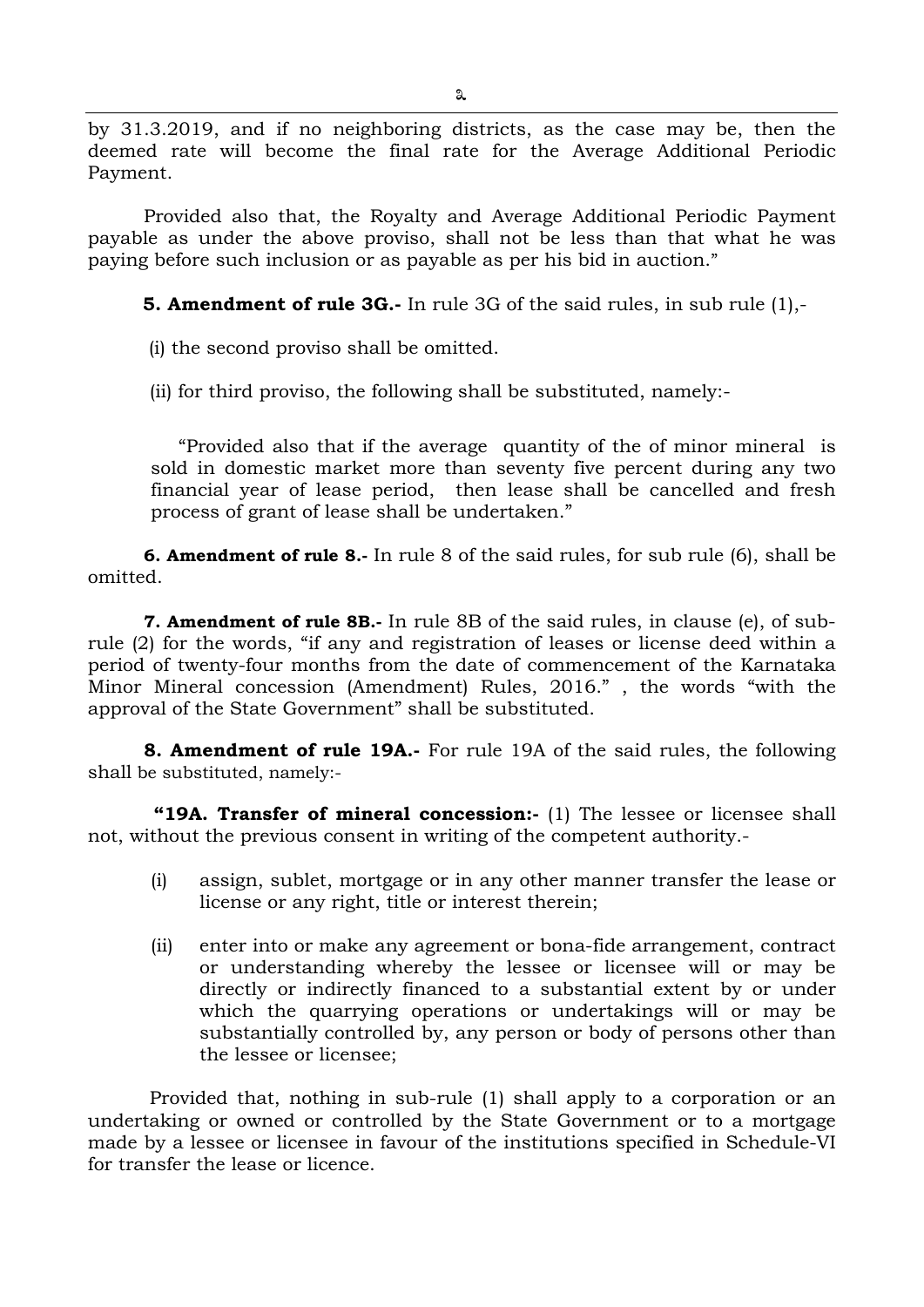(2) Every application for transfer of quarry lease or quarry licence shall be submitted to the Commissioner or Director or Deputy Director or Senior Geologist of the concerned District, as the case may be, along with,-

(i) a non-refundable application fee of rupees twenty five thousand for quarry lease and quarry licence.

(ii) undertaking to pay one time premium on the basis of residual period of lease as per sub-rule (7):

(iii) a valid no dues certificate of transferor, transferee and their family members from the Deputy Director or Senior Geologist concerned if they hold or has held any quarry lease or licence in the State:

 Provided that, in case the transferor and transferee is an association of person, a partnership firm or a private limited company, such certificate shall also be furnished by all the members of association of person, all the partners of the partnership firm or all the directors of the private limited company, as the case may be. No dues certificate is to be submitted by the company or undertaking in case of limited company or Government undertaking, as the case may be.

(iv) an affidavit giving particulars of mineral-wise areas already held under quarry lease, prospecting licence or quarry licence by the transferor and transferee.

 (v) an affidavit by the transferee stating that he shall be abide by all the terms, conditions and liabilities of lease or licence;

Provided that where transfer application for quarry lease or quarry licence is not complete in all material particulars or is not accompanied by the required documents or any additional information or documents as specified by the Government, a thirty days notice shall be given by the Commissioner or Director or Deputy Director or Senior Geologist requiring the applicant to complete the application or provide documents, as the case may be, failing which the transfer application shall be rejected with forfeiture of application fee.

(3) Where order for transfer of a quarry lease has been issued, a transfer lease deed in Form-T shall be executed within three months from the date of the order or within such period as the Commissioner/Director or Deputy Director or Senior Geologist may allow:

(4) The transfer of lease or licence shall be effective from the day of registration of transfer lease deed:

Provided that, if transfer deed has not been registered within the stipulated time, the order for transfer shall be revoked by the Commissioner or Director or Deputy Director or Senior Geologist with forfeiture of transfer application fee and premium.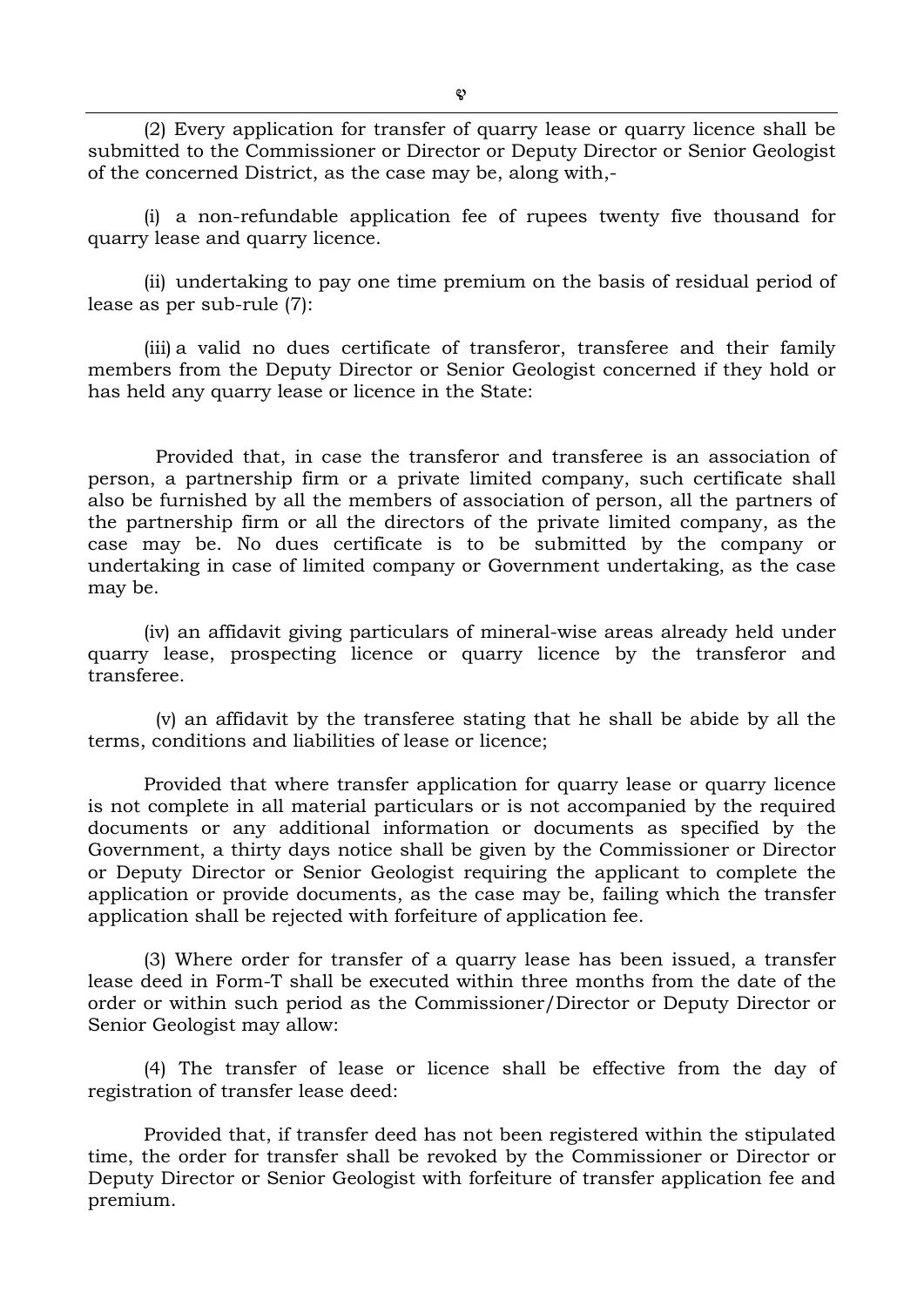(5) The following cases shall also be treated as transfer:-

(i) change from one form of business organization to another form of business organization i.e, partnership, limited liability partnership, private limited company, public limited company or any law to another form of business organization;

(ii) Change in partner of a partnership firm;

(iii) the transfer of shares in a company, resulting in the change of control of management or ownership right of the said company;

(iv) merger or amalgamation of the lessee's or licensee's company into another company; and

(v) change of a private limited company to limited company: Provided that in case of death of any partner or director in a firm or company and mutation has been made in favour of this legal heir, it shall not be treated as transfer but if application of mutation is not made, it shall be treated as transfer.

(6) The lessee or licencee shall inform regarding any change as mentioned in sub-rule (5) to the Commissioner or Director or Deputy Director or Senior Geologist concerned within sixty days along with the application fee and premium amount as per sub-rule (7). In such case, the transfer shall be effective from the date of such change of partner or director, as the case may be, under relevant law.

Provided that lease or composite licence granted through tender cum auction and licence granted under rule 32 shall not require to pay premium amount as per sub-rule (7).

(7) Transfer of lease shall be permitted subject to payment of one time premium at the time of transfer and shall not be adjusted against dead rent, annual license fees or Royalty, as the case may be, as mentioned below,-

| Sl.<br>No.        | Residual period of lease                                                         | Premium per Acre                                               |
|-------------------|----------------------------------------------------------------------------------|----------------------------------------------------------------|
| $\left( 1\right)$ | '2)                                                                              | '31                                                            |
|                   | Upto five years                                                                  | Two times of annual dead rent.                                 |
| $\overline{2}$    | More than five years and upto<br>ten years                                       | Three times of annual dead rent.                               |
| 3                 | fifteen years                                                                    | More than ten years and upto   Four times of annual dead rent. |
| $\overline{4}$    | More than fifteen years and Five times of annual dead rent.<br>upto twenty years |                                                                |
| 5                 | More than twenty years                                                           | Six times of annual dead rent.                                 |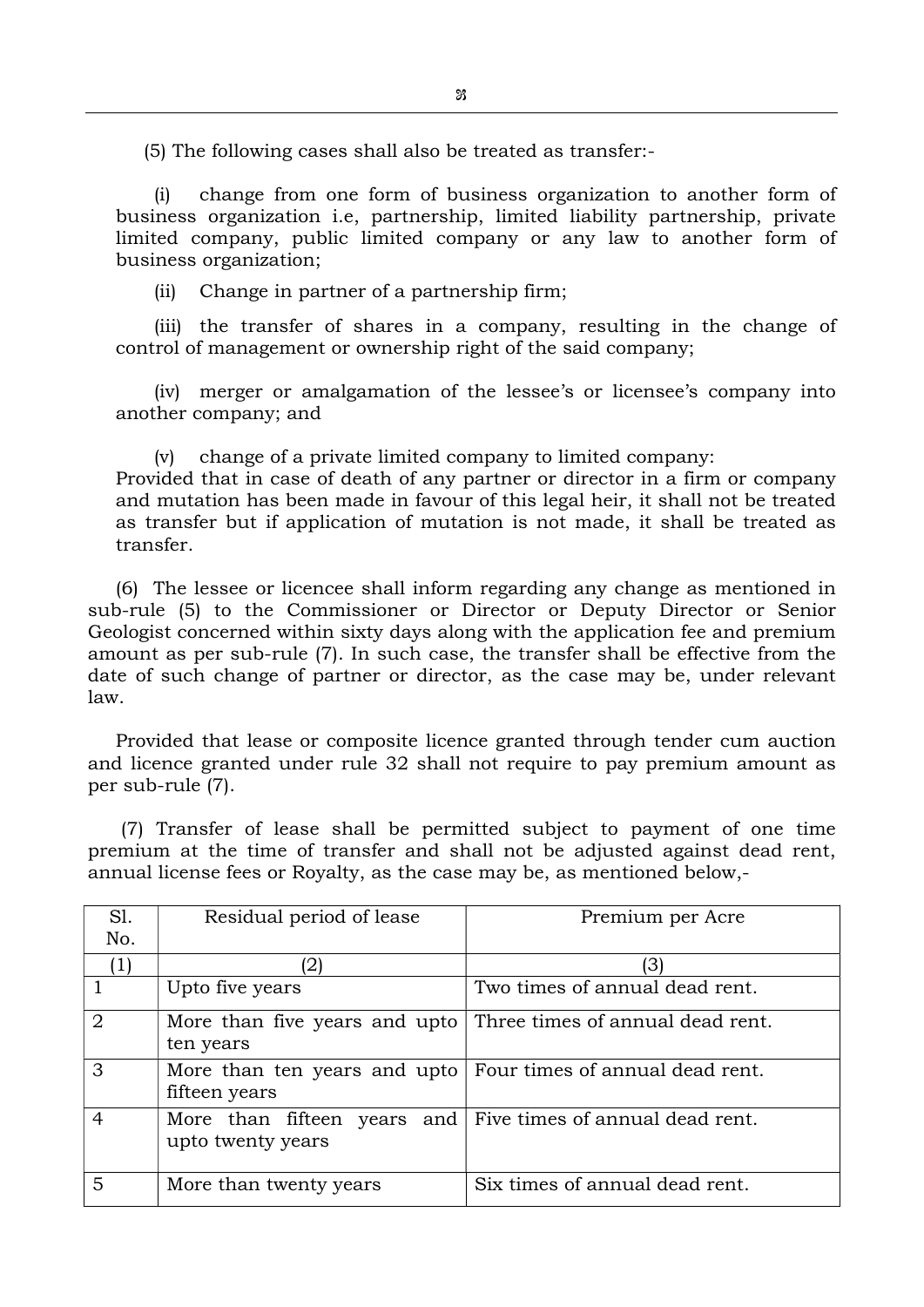(8) Lock-in period for transfer of mineral concession granted other than through auction shall be for two years and subsequent transfer shall be allowed subject to condition that at least two year has elapsed since last transfer:

 Provided that above lock-in period shall not be applicable to quarry licence granted under rule 32.

Provided also that, the transfer of leases shall be allowed among the same category of people or business entities under which such grant was made.

Explanation: If lease is granted as provided under rule 12 of these rules that existed before the commencement of the Karnataka Minor Mineral Concession (amendment) Rule, 2016, the transferee claiming the transfer of lease shall belongs to the same category for which the transferor was considered during grant."

9. Amendment of rule 19B.- In rule 19B of the said rules, after sub rule (3), the following shall be inserted, namely:-

"(4) The Competent Authority may, in the interest of mineral development and with reasons to be recorded in writing permit amalgamation of two or more adjoining leases held by different lessees to operate as single lease subject to fulfilment of following conditions:-

- (i) The intended lessees shall form association involving all the lessees who are planning to amalgamate their leases or licence and run under single entity.
- (ii) All lessee or licensee shall give consent for amalgamation of their lease or licence to such association.
- (iii) The competent Authority after satisfying that a scientific quarrying can be taken up under such amalgamated lease or licence may allow amalgamation of such lease or licences after obtaining modified quarrying plan and environmental clearance.

Provided that, the period or tenure of the amalgamated lease or licence shall be co-terminus with the lease or licence whose period will expire first."

10. Amendment of rule 31A.- In rule 31A of the said rules, in sub-rule  $(1), -$ 

- (i) for the words "Competent Authority" the words and brocket "District Task Force Committee (Mines)" shall be substituted.
- (ii) after the words "after obtaining" the words "No objection certificate from the concerned authorities prescribed under sub-rule (5) of Rule 8." shall be inserted.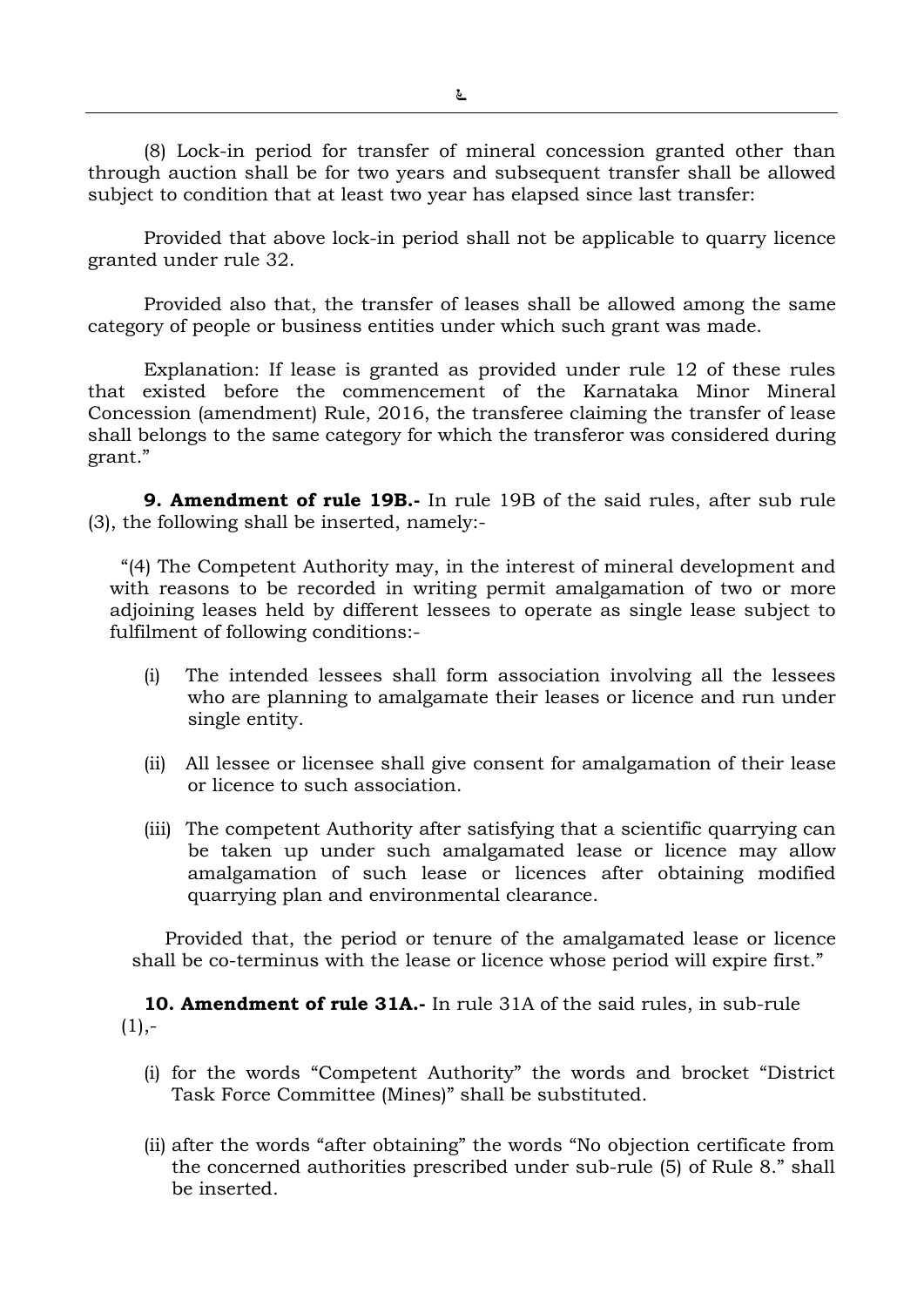11. Amendment of rule 31R.- In rule 31R of the said rules,-

(i) in sub-rule (4) for item (xii), the following shall be substituted, namely:-

- "(xii) If sand found to be stored or transported illegally shall be seized and confiscated by any member of the District or Taluk Sand Monitoring Committee through a mahajar and be handed over to the Public Works Department or any other department as decided by the District Sand Monitoring Committee who in turn dispose the same to the Central or State Government works at the rate as fixed by the District Sand Monitoring Committee with computerized mineral Dispatch Permit issued by the Department of Mines and Geology of the Concerned District<sup>"</sup>
	- (ii) in sub-rule (7), the words "and additional periodic payment" shall be omitted.

12. Amendment of rule 31ZB.- In rule 31ZB of the said rules, in sub rule (2), the words "twenty five percent of the royalty so collected shall be provided to the concerned gram panchayats through the District Committee" shall be Omitted.

13. Amendment of rule 32.- In rule 32 of the said rules, after sub-rule (9), the following proviso shall be inserted, namely:-

"Provided that, if no recommendation is received from the District Task Force Committee within forty five days from the date of receipt of no objection certificates as specified under sub-rule (5) of rule 8, recommendation for grant of quarrying licence shall be deemed to have been made by the District Task Force Committee."

14. Amendment of rule 36.- In rule 36 of the said rules, in sub-rule (5), the words "fixed deposit receipts or Demand draft or in any other manner as may specified by the Government from time to time" shall be omitted.

15. Amendment of rule 40.- In rule 40 of the said rules, in first proviso, in seventh line, for the words "the competent authority shall finalise the annual audit report to the best of its judgement" the words "the competent Authority may finalize the annual audit report by obtaining Drone or Light Detection and Ranging (LIDAR) or total station survey or any other suitable survey report from the concerned lessee or license" shall be substituted.

16. Amendment of rule 42.- In rule 42, of the said rules,-

(i) in sub-rule (2), the words, "along with rupees fifty as processing fees for each Mineral Dispatch Release Order (MDRO) for specified Bulk quantity of specified or non-specified minor mineral intended to transport" shall be omitted.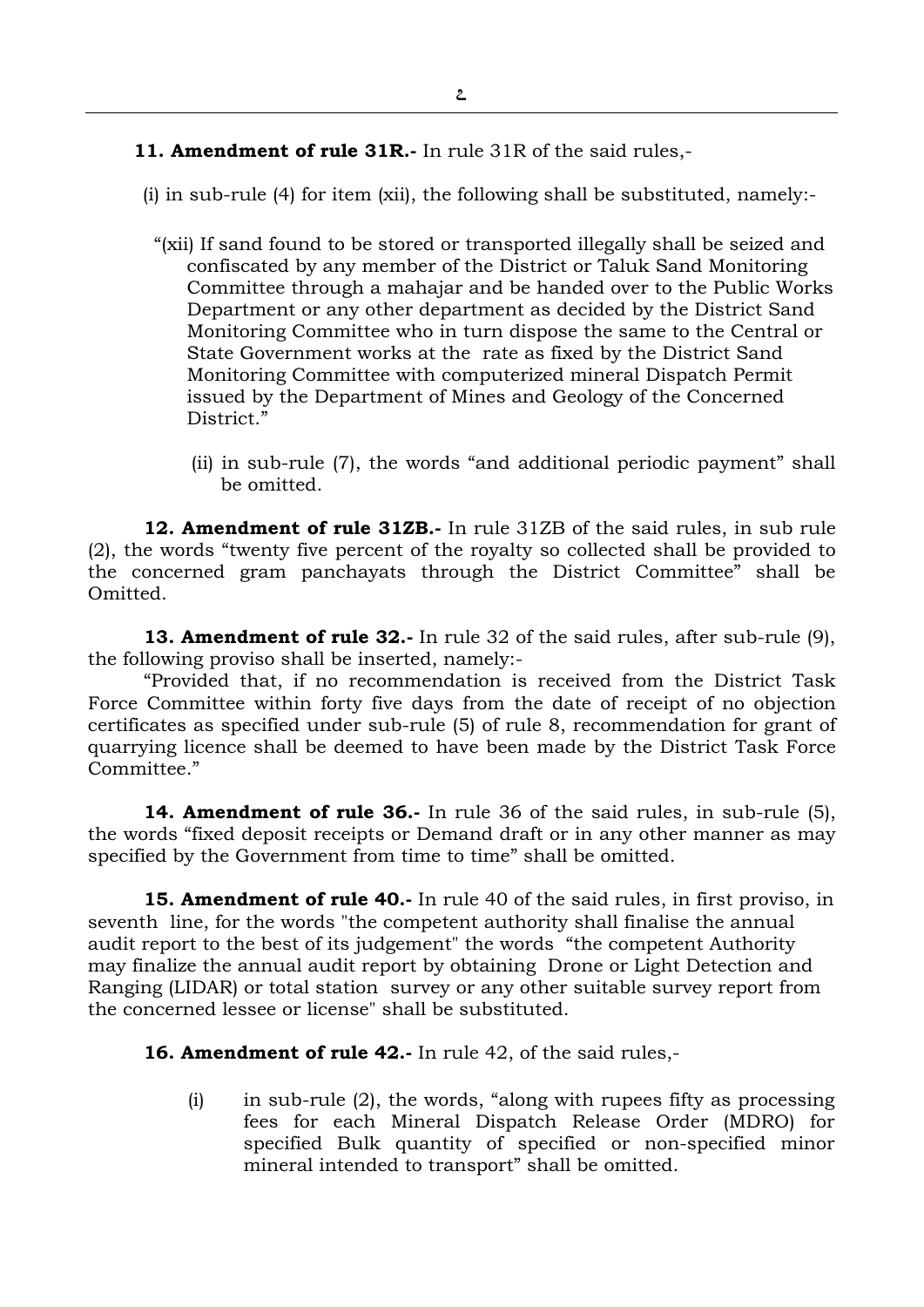- (ii) Sub-rule (3), shall be omitted.
- (iii) In sub rule (5), for the word "ten kilometer" the word "thirty kilometer" shall be substituted, and the words, "and two hours of additional time together for loading and unloading of the minor mineral" shall be omitted.
- (iv) After sub-rule (5), the following shall be inserted, namely:-
	- "(6) If the permit holder is unable to transport the mineral for reasons beyond his control after obtaining MDP through ILMS, the permit holder shall apply for revalidation of the MDP before expiry of its validity period to the Competent Authority giving valid reasons in an application which shall be accompanied by a process fee of Rupees five hundred. Such MDP shall be revalidated by the Competent Authority.
		- (7) Transportation of processed building stones from other States: An amount of rupees seventy per metric ton shall be collected from the person who transports the processed building stone materials like aggregates or jelly, size stone, boulders, M-sand and other varieties from other States with valid permit."

### 17. Amendment of rule 42A.- In rule 42A of the said rules,-

- (i) in the second line, for the words "the competent Authority shall issue one permit per take wise computerized Mineral Dispatch permit mentioning the quantity of the mineral and place from to which it is transported in the Form-RKP(Rake permit)." the words, "lessee or license shall generate rake permit in the Form-RKP(Rake Permit) by following the procedure to generate permit as specified in sub rule (2) of Rule 42" shall be substituted.
- (ii) after the rule the following proviso shall be inserted, at the end. namely:-

"Provided that validity of Rake Permit shall be maximum of fifteen days for transportation minerals through rail."

18. Amendment of rule 43.- In rule 43, of the said rules, for sub-rule (5) to sub rule (11) the following shall be substituted, namely,-

"(5) The Officer- in charge of the check post or the barrier or the authorized officer under the sub rule (3), shall seize any minor minerals including the vehicle or carrier used for transit of such minor Mineral, if the driver or person in charge of such vehicle or carrier fails to produce a valid permit.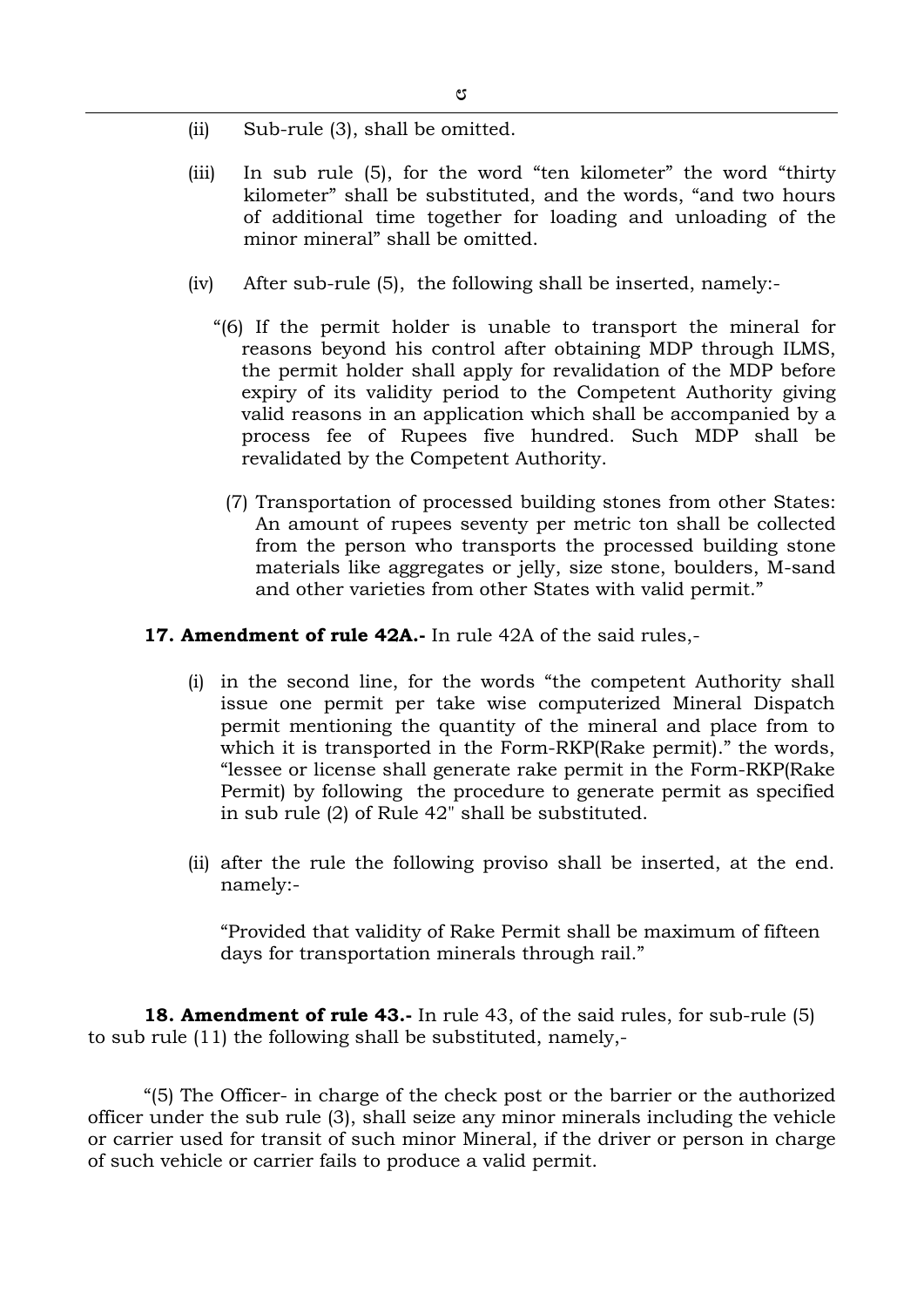(6) Vehicle or carrier seized under sub-section (5), shall be liable to be confiscated by an order of the court competent to take cognizance of the offence under sub-rule (1) of rule 44 and shall be disposed of in accordance with the directions of such court.

 Provided further that authorized officer, authorized under sub-rule (3), may either before or after the institution of the prosecution, compound the offence committed in contravention of sub-rule (5) on payment of compounding fee in addition to royalty as specified in schedule I-C.

 Provided that, the seized vehicle shall be released only upon payment of regulation fee specified below in addition to the compounding fee specified in schedule I-C.

| Sl. No | Type of vehicle/carrier               | Regulation fee |
|--------|---------------------------------------|----------------|
|        |                                       | in Rs.         |
|        | Bullock cart                          | $5000/-$       |
| 2      | Tractor and other small laden vehicle | $10,000/-$     |
| 3      | Vehicle below 10 M.T capacity         | $20,000/-$     |
|        | Vehicle above 10 M.T capacity         | 30,000         |

(7) The Authorized officer empowered under sub-rule (3) to take action under this rule may request in writing for the help of the police and the police authorities shall render such assistance, as may be necessary, to enable the officer or official to exercise the powers conferred on them by these rules to stop the illegal movement of minerals."

19. Amendment of rule 43A.- In rule 43A, of the said rules, for sub-rule (2) the following shall be substituted, namely,-

"(2) Any Minor Mineral, tool, equipment seized under sub-section (1), shall be liable to be confiscated by an order of the court competent to take cognizance of the offence under sub-rule (1) of Rule 44 and shall be disposed of in accordance with the directions of such court.

Provided that authorized officer, authorized under Rule 54, may either before or after the institution of the prosecution, compound the offence committed in contravention of sub-rule (5) on payment of compounding fee in addition to royalty as specified in schedule I-C.

 Provided further that, the seized equipment, tool or machinery shall be released only upon payment of regulation fee specified below in addition to the compounding fee specified in schedule I-C.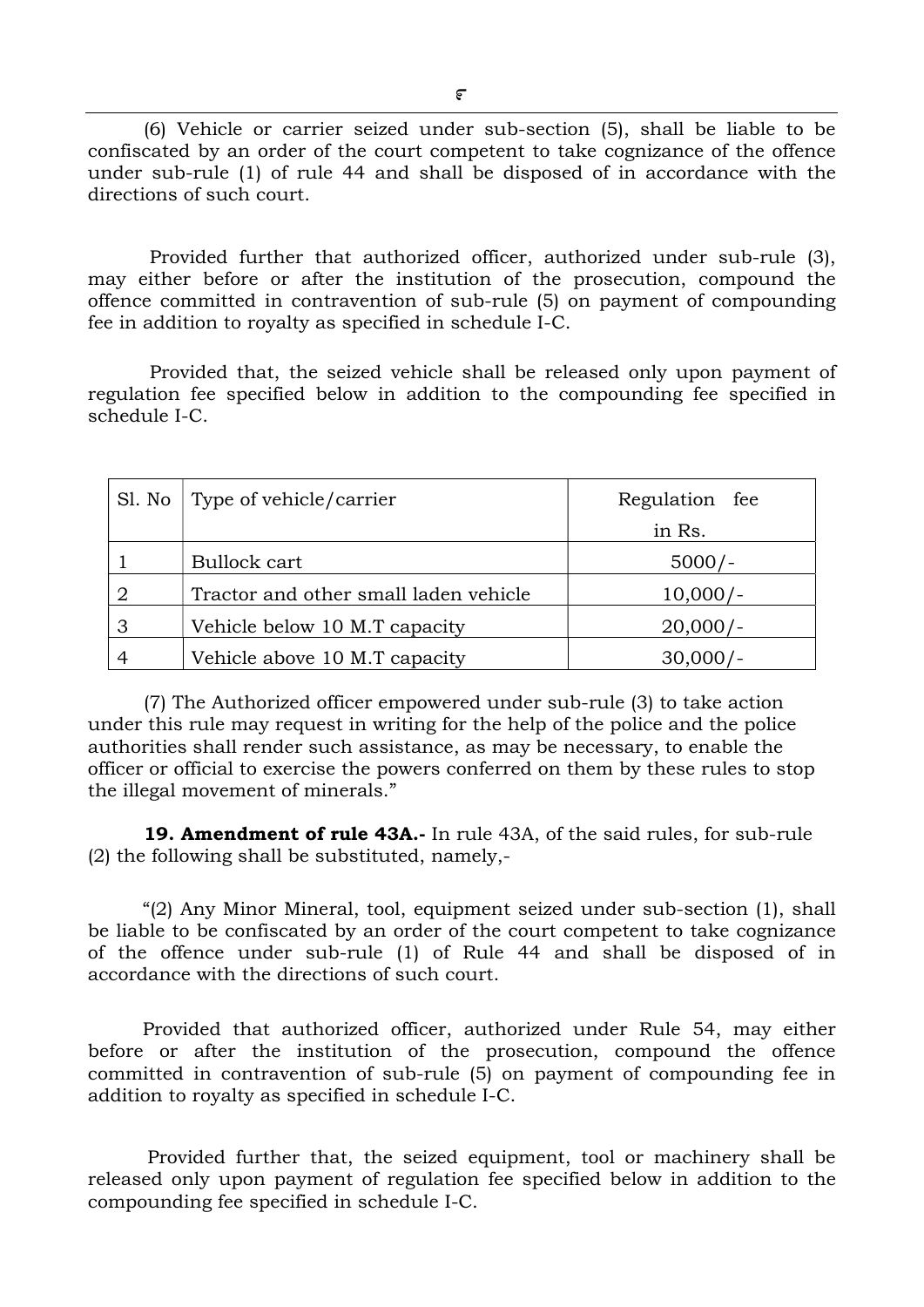| Sl. No | Name of the Equipment/tool/Machinery                                   | Regulation fee<br>(in Rs.) |
|--------|------------------------------------------------------------------------|----------------------------|
|        | Drilling machine, compressor, power tiller<br>10,000<br>and other tool |                            |
| 2.     | Crane, dumper                                                          | 30,000                     |
| 3      | duty dumper, excavator<br>(JCB,<br>Heavy<br>Hitachi), power hammer.    | 50,000                     |
| 4      | Any other equipment, tools, machine.                                   | 20,000                     |

 Provided that, illegally extracted and stored mineral shall be seized and disposed of by public auction as specified in chapter-VIII of these rules.

Explanation: Any offence under these rules shall be tried by the Court of Sessions in accordance with the Procedure laid down under the Code of Criminal Procedure, 1973;

20. Amendment of rule 44.- In rule 44, of the said rules,-

(i) for sub-rule (1) to (3) the following shall be substituted, namely,-

"(1) Whoever contravenes the provision of rule 3 or sub-rule (1) of rule 42, shall, on conviction be punished with imprisonment for term which may extend to two years or with fine five lakhs rupees per hectare of the area used to extract minerals illegally, and in case of continuing contravention with an additional fine which may extend to five hundred rupees for every day during which such contravention is continued.

 (2) Lease or licensee who undertakes any quarrying operation in respect of any minor mineral by violating the terms and conditions of any lease or licence shall be punishable with imprisonment for a term which may extend to one year or with fine which may extend to fifty thousand rupees or with both and in case of a continuing contravention, with an additional fine which may extend to five hundred rupee for every day during which such contravention is continued."

Provided further that no such order making a premature termination shall be made without giving reasonable opportunity to the Lessee or Licensee."

21. Amendment of rule 45.- After rule 45 of the said rules, the following proviso shall be inserted, namely:-

"Provided that, where the Commissioner or Director of Mines and Geology, after consulting the State Government, is of opinion that it is expedient in the interest of regulation of mines and mineral development, preservation of natural environment, control of floods, prevention of pollution or to avoid danger to public health or communications or to ensure safety of buildings, monuments or other structures for conservation of mineral resources or for maintaining safety in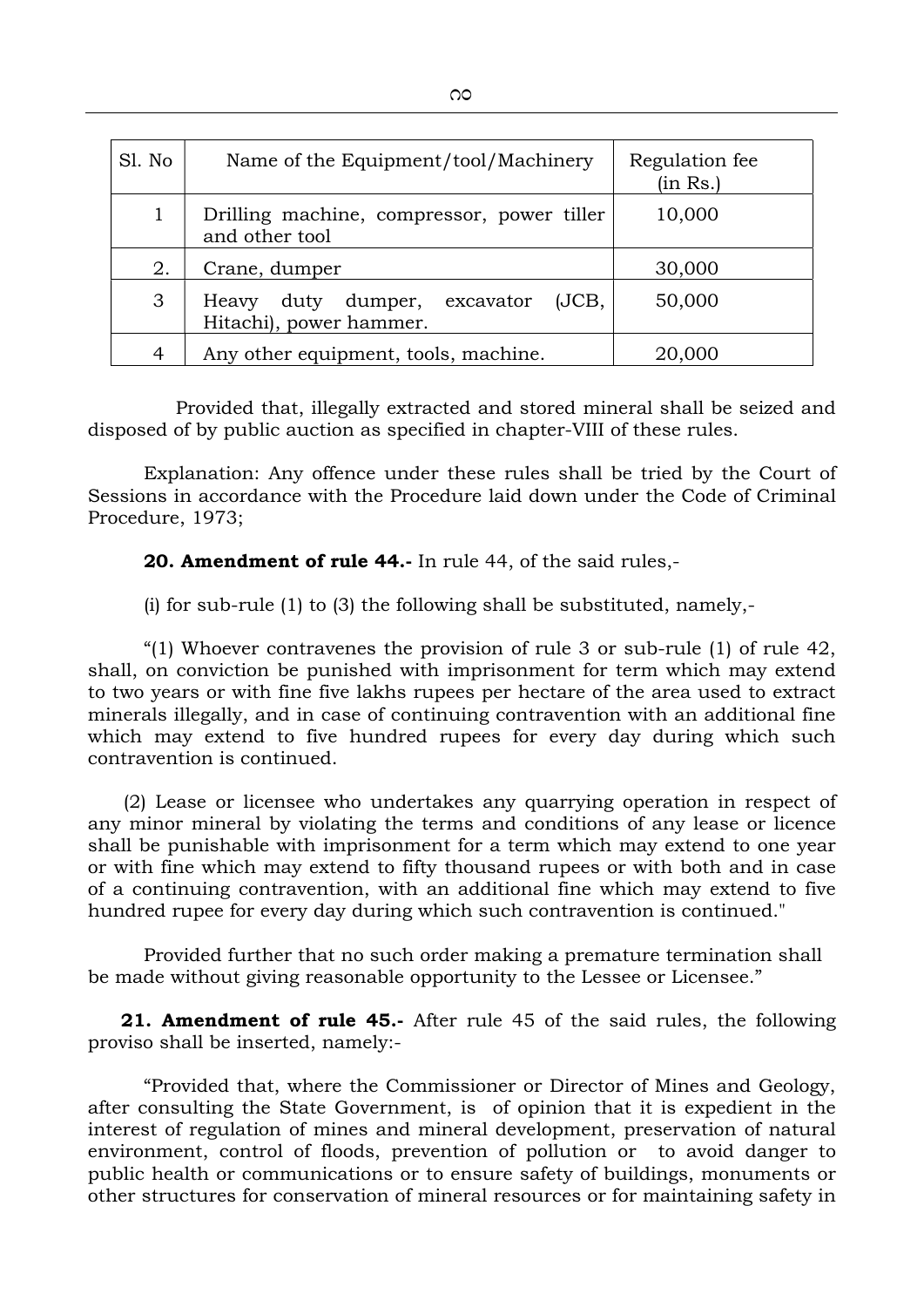the mines or for such other purposes, or encumbered the quarry lease otherwise than in accordance with these rules or the terms of the quarry lease deed as the Commissioner/ Director may deem fit, it may, by an order in respect of any minor minerals, make premature termination of a lease or license or composite license with respect to the area or any part thereof covered by such license or lease.

Provided further that, no such order making a premature termination shall be made without giving reasonable opportunity to the Lessee or Licensee."

22. Amendment of rule 51.- In rule 51 of the said rules, in sub-rule (7), after the word "auctioned mineral" the words "The bidder shall transport the mineral from the auction site within the time prescribed in the tender document." shall be inserted.

23. Amendment of rule 59.- In rule 59 of the said rules, for the words the evidence of major mineral" the words, "availability of major mineral above the threshold value as specified by the Indian Bureau of Mines or any Competent Authority from time to time" shall be substituted.

24. Amendment of SCHEDULE I-C.- After schedule IB, the following SCHEDULE I-C shall be inserted

| S1.No          | Name of the Mineral                                                                                 | Compounding<br>fee                 |  |
|----------------|-----------------------------------------------------------------------------------------------------|------------------------------------|--|
|                |                                                                                                     | Rs<br>(in<br>per<br>Metric tonne.) |  |
| $\mathbf{1}$   | Ornamental and Decorative Building Stones as defined under<br>clause $(m)$ of Rule 2                | 4000                               |  |
|                | A) Dyke Rock, Granite and their variety                                                             |                                    |  |
| $\overline{2}$ | Felsite and its varieties suitable for use as Ornamental Stone-Entire<br>State                      | 3000                               |  |
| 3              | Quartzite and sand stone and their varieties suitable for use as<br>Ornamental Stones-Entire State. | 3000                               |  |
| 4              | Marable and Crystalline Limestone as ornamental stone-Entire<br>State.                              | 5000                               |  |
| 5              | Bentonite-Entire State<br>1000                                                                      |                                    |  |
| 6              | <b>Fuller Earth-Entire State</b>                                                                    | 1500                               |  |
| $\overline{7}$ | Buff colour (waste) the permits not exceed 20% of permit issued for<br><b>Fullers Earth</b>         | 500                                |  |

SCHEDULE I-C Compound fee for seized minor mineral (See sub-rule (6) of Rule 43 and sub-rule (2) of 43-A)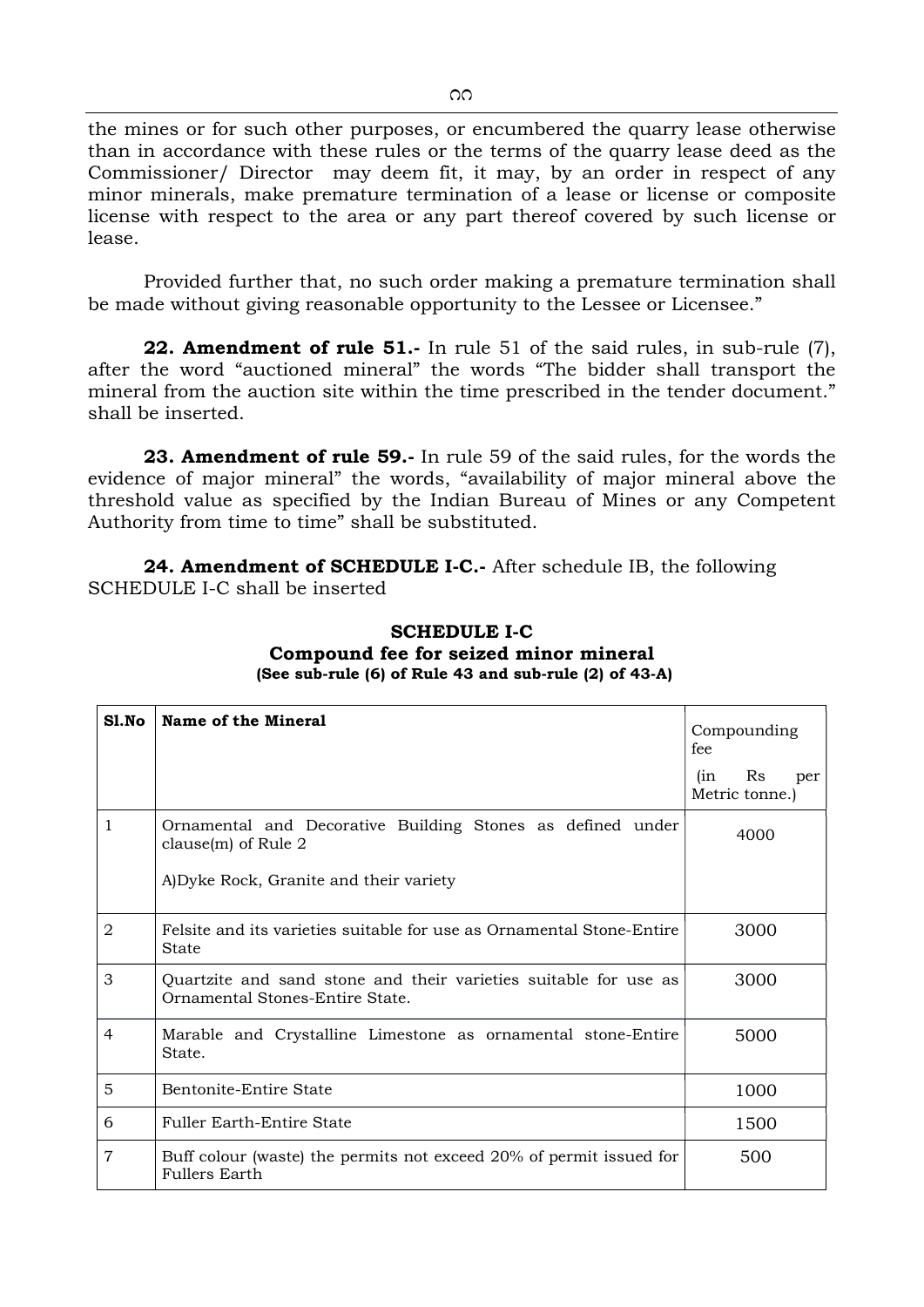| 8  | Limestone under the title "Shahabad Stone"                                                                                                                                 | 1000    |  |
|----|----------------------------------------------------------------------------------------------------------------------------------------------------------------------------|---------|--|
| 9  | Limestone(non-cement) when used for building stone-Entire State                                                                                                            | 1500    |  |
| 10 | Ordinary Building Stone(Entire State as defined under clause(g) of<br>Rule $2(1)$                                                                                          | 1500    |  |
| 11 | Lime shell-Entire State                                                                                                                                                    | 2000    |  |
| 12 | Lime Kankar (non cement) Entire State                                                                                                                                      | 1000    |  |
| 13 | Agate, Chalcedony, Flint-Entire State                                                                                                                                      | 2000    |  |
| 14 | Ordinary Sand-Entire State                                                                                                                                                 | 3000    |  |
| 15 | Steatite<br>household<br>and<br>sandstone<br>for<br>making<br>used<br>utensils/articles-Entire State.                                                                      | 2000    |  |
| 16 | (i) Murram (All types of soils)-Entire State                                                                                                                               | 300     |  |
|    | (ii)Clay used for manufacturing tiles and bricks                                                                                                                           | 500     |  |
| 17 | Waste rocks generated in ornamental stone quarry-which is<br>3000<br>suitable for ornamental purpose Entire State (See explanation<br>under Rule 36)                       |         |  |
| 18 | Irregular shaped waste rock generated in Ornamental stone quarry,<br>which is not suitable for ornamental purpose (used for making<br>aggregates and m-sand) Entire State. | 1500    |  |
| 19 | Waste rocks generated in Shahabad stone quarry-Entire State (See<br>explanation under Rule-36)                                                                             | 600     |  |
| 20 | Finished Kerb stones/cubes not exceeding 30cms each face-Entire<br>State.                                                                                                  | 1500    |  |
| 21 | <b>Barytes</b><br>A Grade(Grey colour<br>i)<br><b>B</b> Grade(Grey colour)<br>$\overline{11}$<br>C, D Grade & Waste<br>$\overline{111}$                                    | 5000    |  |
| 22 | Calcite                                                                                                                                                                    | 5000    |  |
| 23 | China clay and Kaolin(including Ball clay, White shell, Fire clay and<br>white clay)<br>Crude/Raw<br>i)<br>Processed<br>ii)                                                | 2000    |  |
| 24 | Corundum                                                                                                                                                                   | 1000/KG |  |
| 25 | Dolomite                                                                                                                                                                   | 1500    |  |
| 26 | Dunite and Pyroxenite                                                                                                                                                      | 1500    |  |
| 27 | Felsite (Other than for ornamental purpose)<br>1500                                                                                                                        |         |  |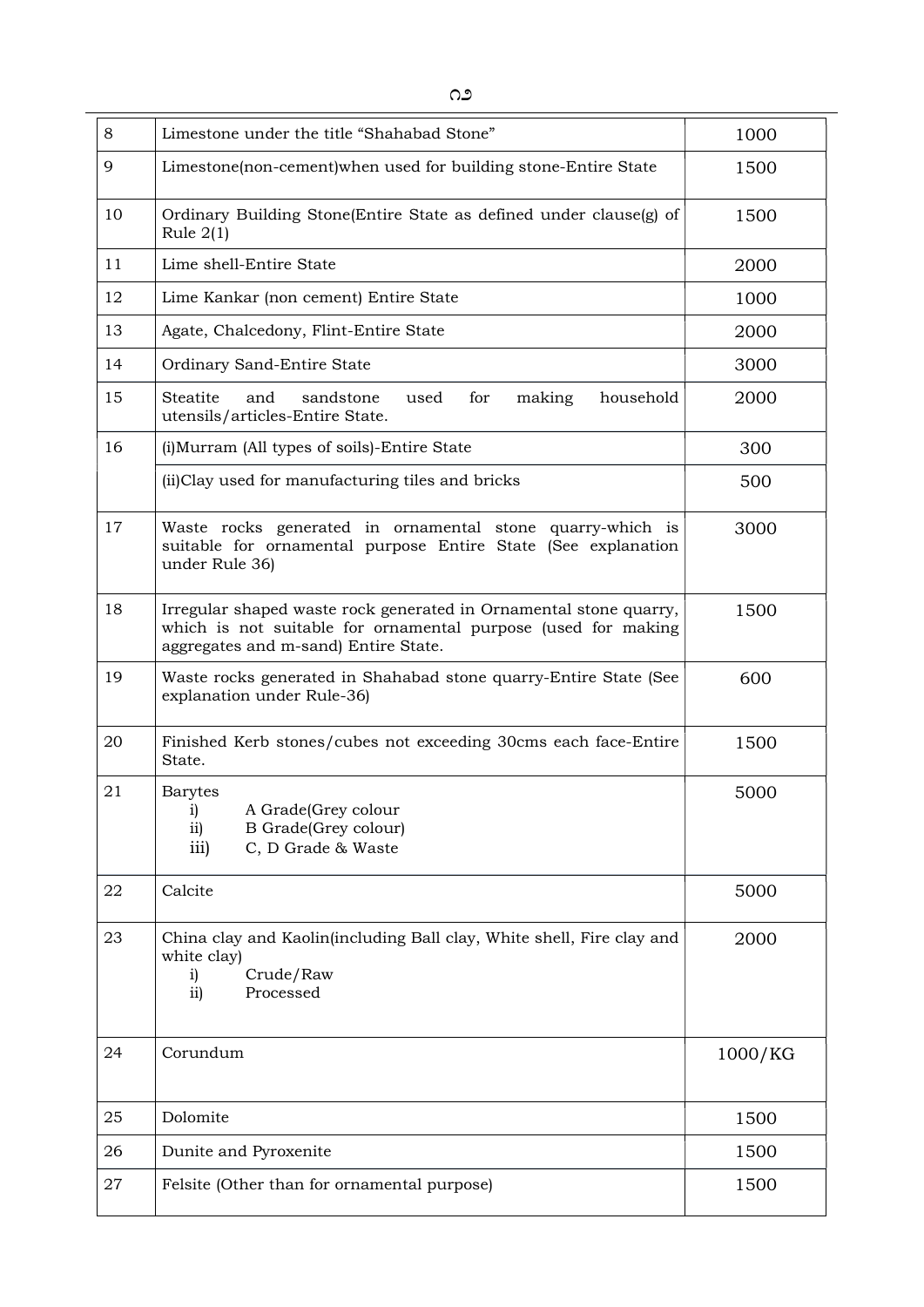| 28 | Gypsum                                                                                                                                                                                                                                                   | 1500 |
|----|----------------------------------------------------------------------------------------------------------------------------------------------------------------------------------------------------------------------------------------------------------|------|
| 29 | Jasper                                                                                                                                                                                                                                                   | 3000 |
| 30 | Quartz, feldspar                                                                                                                                                                                                                                         | 3000 |
| 31 | Mica<br>i)Crude<br>ii)Waste                                                                                                                                                                                                                              | 4000 |
| 32 | Quartzite<br>suitable<br>Quartzite&<br>Fuchsite<br>for<br>not<br>use<br>as<br>Ornamental/Gem Stones                                                                                                                                                      | 3000 |
| 33 | Laterite<br>i)/dispatched for use in cement or chemical industries or Abrasive<br>or Refractory purpose (below threshold value as specified by IBM<br>from time to time)<br>ii) for use as building stone (below threshold value as specified by<br>IBM) | 1500 |
| 34 | Ochre                                                                                                                                                                                                                                                    | 2000 |
| 35 | Pyrophyllite                                                                                                                                                                                                                                             | 2500 |
| 36 | Shale                                                                                                                                                                                                                                                    | 1500 |
| 37 | Slate                                                                                                                                                                                                                                                    | 1500 |
| 38 | Silica Sand                                                                                                                                                                                                                                              | 3000 |
| 39 | Steatite or Soapstone (Other than for household articles)                                                                                                                                                                                                | 5000 |
|    | Talc                                                                                                                                                                                                                                                     | 2000 |
| 40 | All other minerals (which is not specified in schedule-II) Entire<br>State                                                                                                                                                                               | 1500 |

25. Amendment of SCHEDULE II.- For schedule II of the said rules, the following shall be substituted, namely:-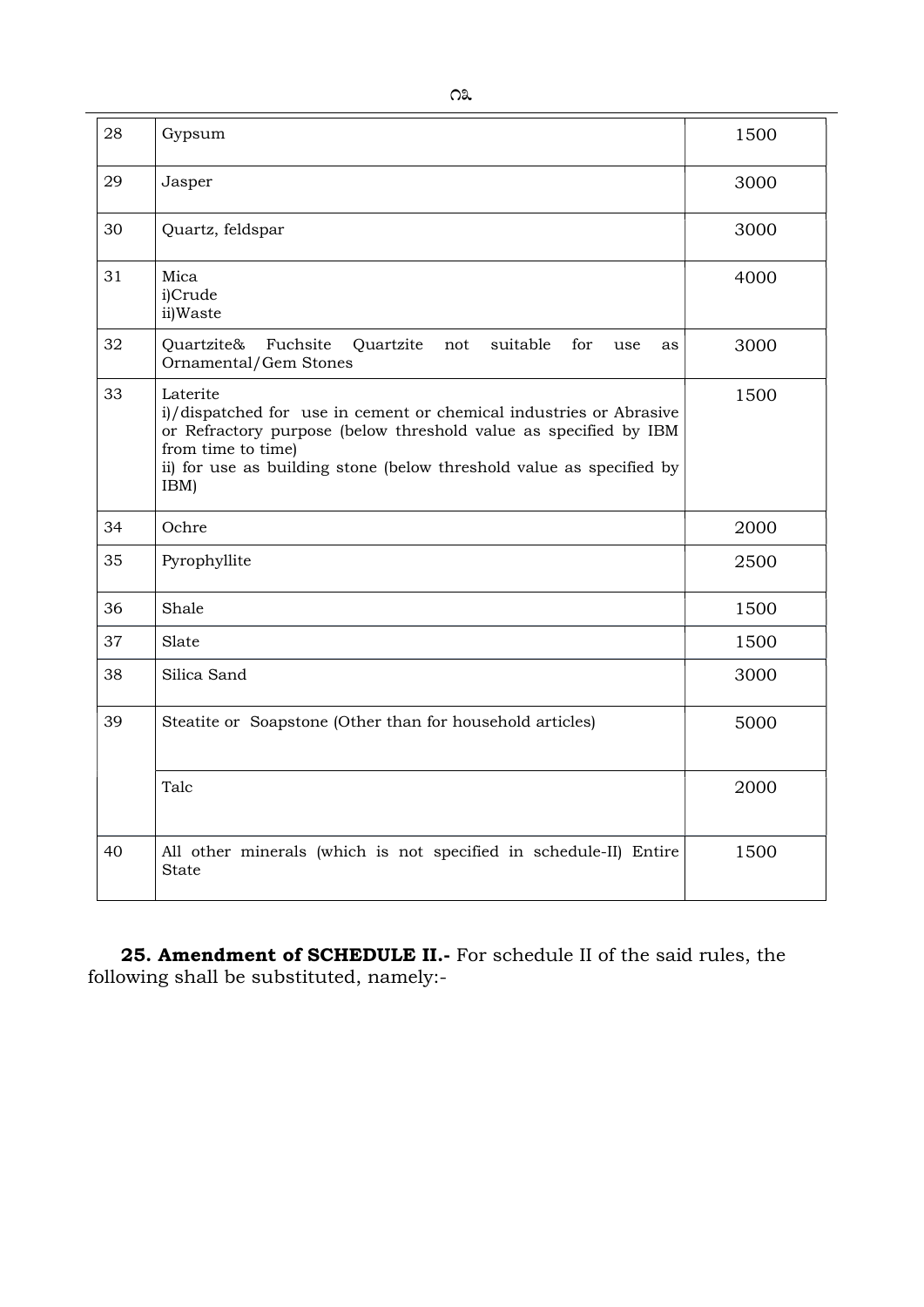## SCHEDULE II

## (See sub-rule(1) of Rule 36)

| <b>S1.</b>   | <b>Name of the Mineral</b>                                                                                                               | <b>Present Rate of Royalty</b>                                                                                      | Royalty to be revised |                     |
|--------------|------------------------------------------------------------------------------------------------------------------------------------------|---------------------------------------------------------------------------------------------------------------------|-----------------------|---------------------|
| No.          |                                                                                                                                          |                                                                                                                     |                       |                     |
| $\mathbf{1}$ | Decorative<br>Ornamental<br>and<br>Building Stones as defined under<br>clause(m) of Rule 2                                               |                                                                                                                     | Export                | Domestic            |
|              | A) Dyke Rock                                                                                                                             |                                                                                                                     |                       |                     |
|              | (i) Black granites:<br>(a)Chamarajanagar District:                                                                                       | 15% of Sale Value or of<br>Selling Price on<br>Average<br>advalorem basis or Rs.4,500<br>per m3 which is higher.    | Rs.1,200 per MT       | Rs.600<br>per<br>MT |
|              | (b)All other Districts other than<br>(a)above                                                                                            | 15% of Sale Value or of<br>Selling Price<br>Average<br>on<br>advalorem basis or Rs.1,500<br>per m3 which is higher. | Rs.1700 per MT        | Rs.400<br>per<br>MT |
|              | (ii)Other varieties of dyke other<br>than black granites(Entire State)                                                                   | 15% of Sale Value or of<br>Selling Price<br>Average<br>on<br>advalorem basis or Rs.1,500<br>per m3 which is higher. | Rs.500 per MT         | Rs.375<br>per<br>MT |
|              | (B) (1) Pink and Red Granites<br>(Ilkal Pink Variety)                                                                                    |                                                                                                                     |                       |                     |
|              | (i) Hungunda and Badami Taluk 15% of Sale Value or of $\mathbb{R}$ .1,000 per MT<br>of Bagalkot District, Kustagi of<br>Koppal District. | Average Selling Price<br>on<br>advalorem basis or Rs.1,200<br>per m3 which is higher.                               |                       | Rs.400<br>per<br>MT |
|              | Pink<br>Red<br>granites,<br>(ii)<br>and<br>and their structutal<br>Gneissess<br>Varieties(Other than Ilkal Pink<br>Variety)              | 15% of Sale Value or of<br>Average<br>Selling Price<br>on<br>advalorem basis or Rs.1,800<br>per m3 which is higher  | Rs.600 per MT         | Rs.350<br>per<br>MT |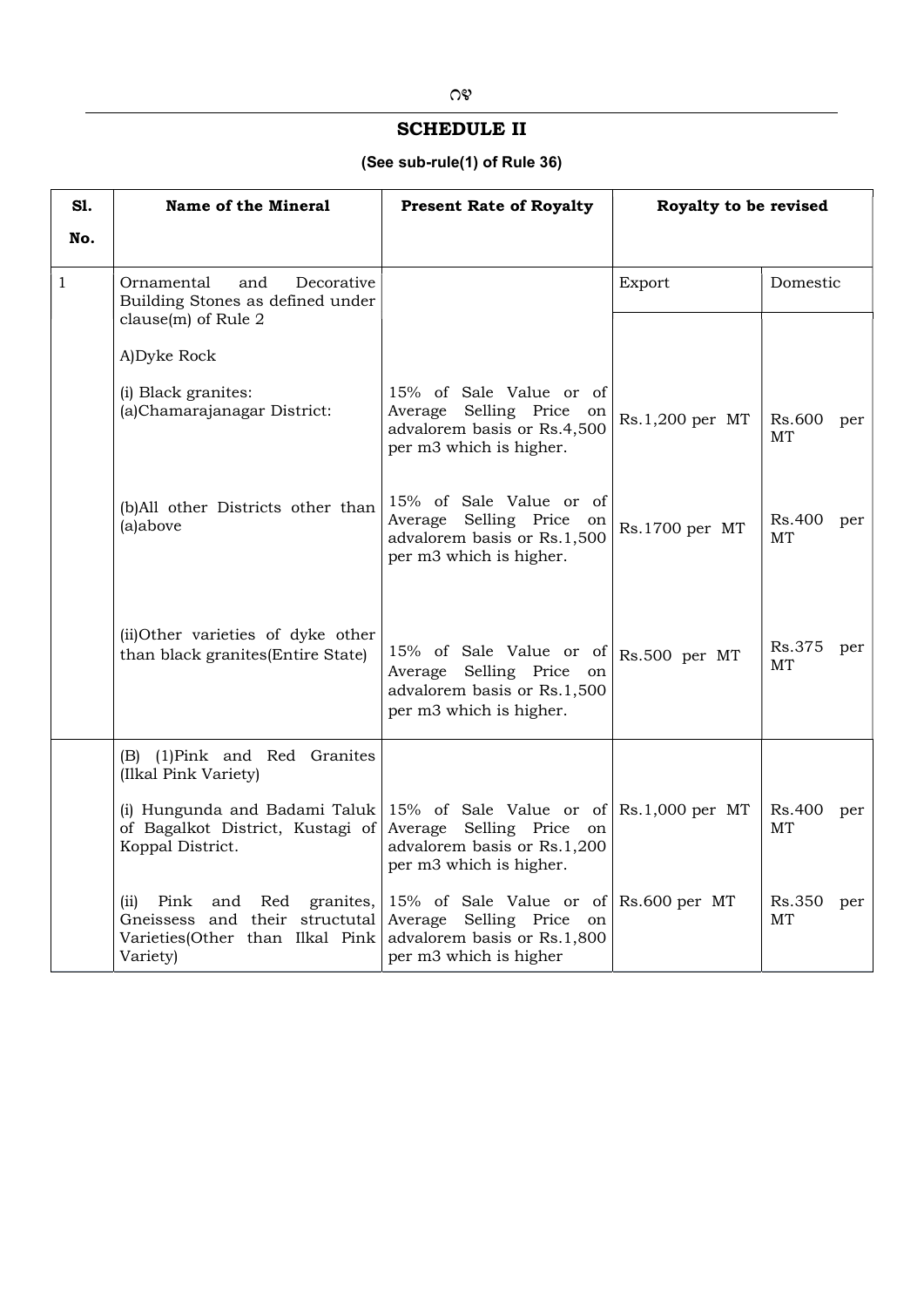|       | (C) Grey and White Granites and<br>their varieties:                                                                                                               |                                                                                                                                                             |                                           |
|-------|-------------------------------------------------------------------------------------------------------------------------------------------------------------------|-------------------------------------------------------------------------------------------------------------------------------------------------------------|-------------------------------------------|
|       | grained<br>(i) Very<br>fine<br>grey Variety)<br>(Sira<br>granite<br>Chintanmani,<br>Chikkaballapura District Hoskote<br>of Bangalore District.                    | Grey $15\%$ of Sale Value or of Rs.500 per MT<br>Average<br>Selling Price<br>on<br>Siddlaghatta of advalorem basis or $Rs.1,350$<br>per m3 which is higher. | Rs.350<br>per<br>MT                       |
|       | (ii) Grey and white granites and<br>their textural varieties having<br>shades of grey, balck and white<br>colours<br>(Other<br>than<br>(i)<br>above)Entire State. | 15% of Sale Value or of Rs.375 per MT<br>Selling Price<br>Average<br>on<br>advalorem basis or Rs.1,050<br>per m3 which is higher.                           | Rs.250<br>per<br>MT                       |
|       | (iii) Grey Granite of Devanahalli<br>Taluk of Bangalore Rural District<br>Chikballapur<br>and<br>taluk<br>of<br>Chikballapur District.                            | 15% of Sale Value or of Rs.300 per MT<br>Average Selling Price on<br>advalorem basis or Rs.600<br>per m3 which is higher                                    | Rs.200<br>per<br>MT                       |
| 2     | Felsite and its varieties suitable<br>for use as Ornamental Stone-<br><b>Entire State</b>                                                                         | 15% of Sale Value or of Rs.900 per MT<br>Average Selling Price on<br>advalorem basis or Rs.1,800<br>per m3 which is higher                                  |                                           |
| 3     | Quartzite and sand stone and<br>their varieties suitable for use as<br>Ornamental Stones-Entire State.                                                            | 15% of Sale Value or of Rs.900 per MT<br>Average Selling Price on<br>advalorem basis or Rs.1,800<br>per m3 which is higher                                  |                                           |
| 4     | Marable<br>and<br>Limestone as ornamental stone-<br>Entire State.                                                                                                 | Crystalline 15% of Sale Value or of<br>Average Selling Price on<br>advalorem basis or Rs.1,800<br>per m3 which is higher                                    | Rs.1000 per MT                            |
| 5     | Bentonite-Entire State                                                                                                                                            | Rs.400 per MT                                                                                                                                               | Rs.500 per MT                             |
| 6     | <b>Fuller Earth-Entire State</b>                                                                                                                                  | Rs.125 per MT                                                                                                                                               | Rs.125 per MT                             |
| $\,7$ | Buff colour (waste) the permits Rs.60 per MT<br>not exceed 20% of permit issued<br>for Fullers Earth                                                              |                                                                                                                                                             | Rs.70 per MT                              |
| 8     | Limestone<br>under<br>the<br>title<br>"Shahabad Stone"                                                                                                            | Rs.70 per 10 Sq meters or<br>Rs.70 per MT                                                                                                                   | Rs.50 per 10 Sq meters or Rs.50<br>per MT |
| 9     | Limestone(non-cement)when<br>used for building stone-Entire<br><b>State</b>                                                                                       | Rs.25 per MT                                                                                                                                                | Rs.60 per MT                              |
| 10    | Ordinary Building Stone(Entire<br>State as defined under clause(g)<br>of Rule $2(1)$                                                                              | Rs.60 per MT                                                                                                                                                | Rs.70 per MT                              |
| 11    | Lime shell-Entire State                                                                                                                                           | 100 Per MT                                                                                                                                                  | 120 Per MT                                |
| 12    | Lime Kankar (non cement) Entire<br><b>State</b>                                                                                                                   | 50 per MT                                                                                                                                                   | 80 per MT                                 |
| 13    | Chalcedony, Flint-Entire<br>Agate,<br><b>State</b>                                                                                                                | 240 per MT                                                                                                                                                  | 300 per MT                                |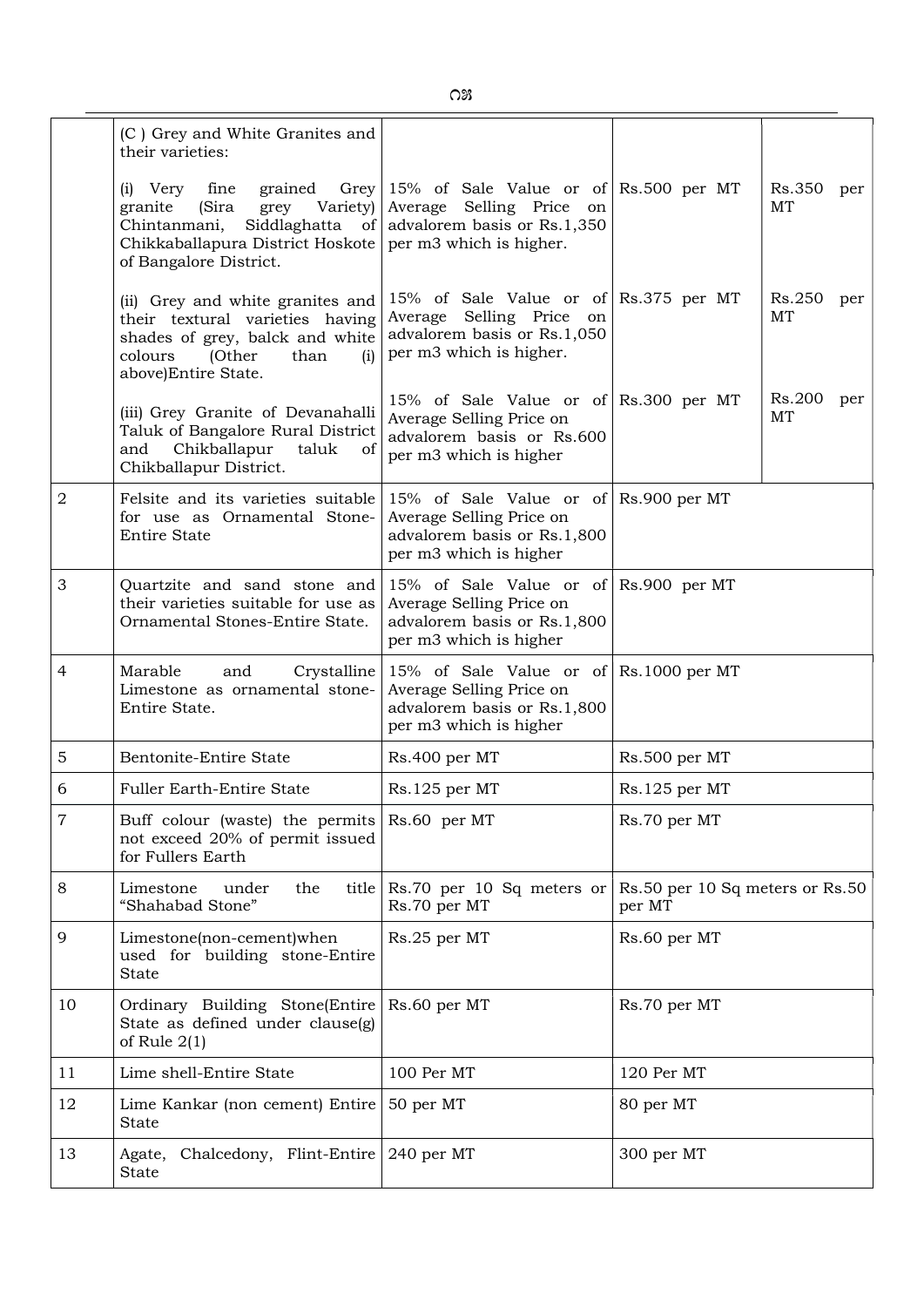| 14 | Ordinary Sand-Entire State                                                                                                                                                                        | 60 Per MT                                                                                    | 80 Per MT                                                                               |
|----|---------------------------------------------------------------------------------------------------------------------------------------------------------------------------------------------------|----------------------------------------------------------------------------------------------|-----------------------------------------------------------------------------------------|
| 15 | Steatite and sandstone used for $\vert$ 40 per MT<br>making<br>household<br>utensils/articles-Entire State.                                                                                       |                                                                                              | 80 per MT                                                                               |
| 16 | (i)Murram(All types of soils)-<br><b>Entire State</b>                                                                                                                                             | 20 per MT                                                                                    | 40 per MT                                                                               |
|    | (ii) Clay used for manufacturing $\vert$ 40 per MT<br>tiles and bricks                                                                                                                            |                                                                                              | 60 per MT                                                                               |
| 17 | rocks<br>Waste<br>ornamental stone quarry-which<br>for<br>ornamental<br>suitable<br>is<br>Entire<br>State(See<br>purpose<br>explanation under Rule 36)                                            | generated in $\vert$ 300 per MT or 850 CUM                                                   | 300 per MT                                                                              |
| 18 | Irregular shaped waste $rock   60$ per MT<br>generated in Ornamental stone<br>quarry, which is not suitable for<br>ornamental purpose (used for<br>making aggregates and m-sand)<br>Entire State. |                                                                                              | 40 per MT                                                                               |
| 19 | generated in $\vert$ 60 per MT<br>Waste<br>rocks<br>Shahabad stone quarry-Entire<br>State (See explanation under<br>Rule-36)                                                                      |                                                                                              | 40 per MT                                                                               |
| 20 | Finished Kerb stones/cubes not   110per MT<br>exceeding 30cms each face-<br>Entire State.                                                                                                         |                                                                                              | 150 per MT                                                                              |
| 21 | <b>Barytes</b><br>(i)<br>A Grade (Grey colour<br>B Grade (Grey colour)<br>(ii)<br>C, D Grade & Waste<br>(iii)                                                                                     | 6.5% of average selling price<br>or of sale value whichever is<br>higher on ad-valorem basis | 400 per MT<br>300 per MT<br>200 per MT                                                  |
| 22 | Calcite                                                                                                                                                                                           | 15% of average selling price<br>or of sale value whichever is<br>higher on ad-valorem basis  | 80 per MT                                                                               |
| 23 | China clay and Kaolin(including<br>Ball clay, White shell, Fire clay<br>and white clay)<br>i)Crude/Raw                                                                                            | 8% of average selling price<br>or of sale value whichever is<br>higher on ad-valorem basis.  | 80 Per MT                                                                               |
|    | ii)Processed                                                                                                                                                                                      | 12% of average selling price<br>or of sale value whichever is<br>higher on ad-valorem basis  | 600 per MT                                                                              |
| 24 | Corundum                                                                                                                                                                                          | 12% of average selling price<br>or of sale value whichever is<br>higher on ad-valorem basis  | 15% of Sale Value or of Average<br>Selling Price on advalorem basis<br>which is higher. |
| 25 | Dolomite                                                                                                                                                                                          | Rs.75 per MT                                                                                 | 100 per MT                                                                              |
| 26 | Dunite and Pyroxenite                                                                                                                                                                             | Rs.30 per MT                                                                                 | 60 per MT                                                                               |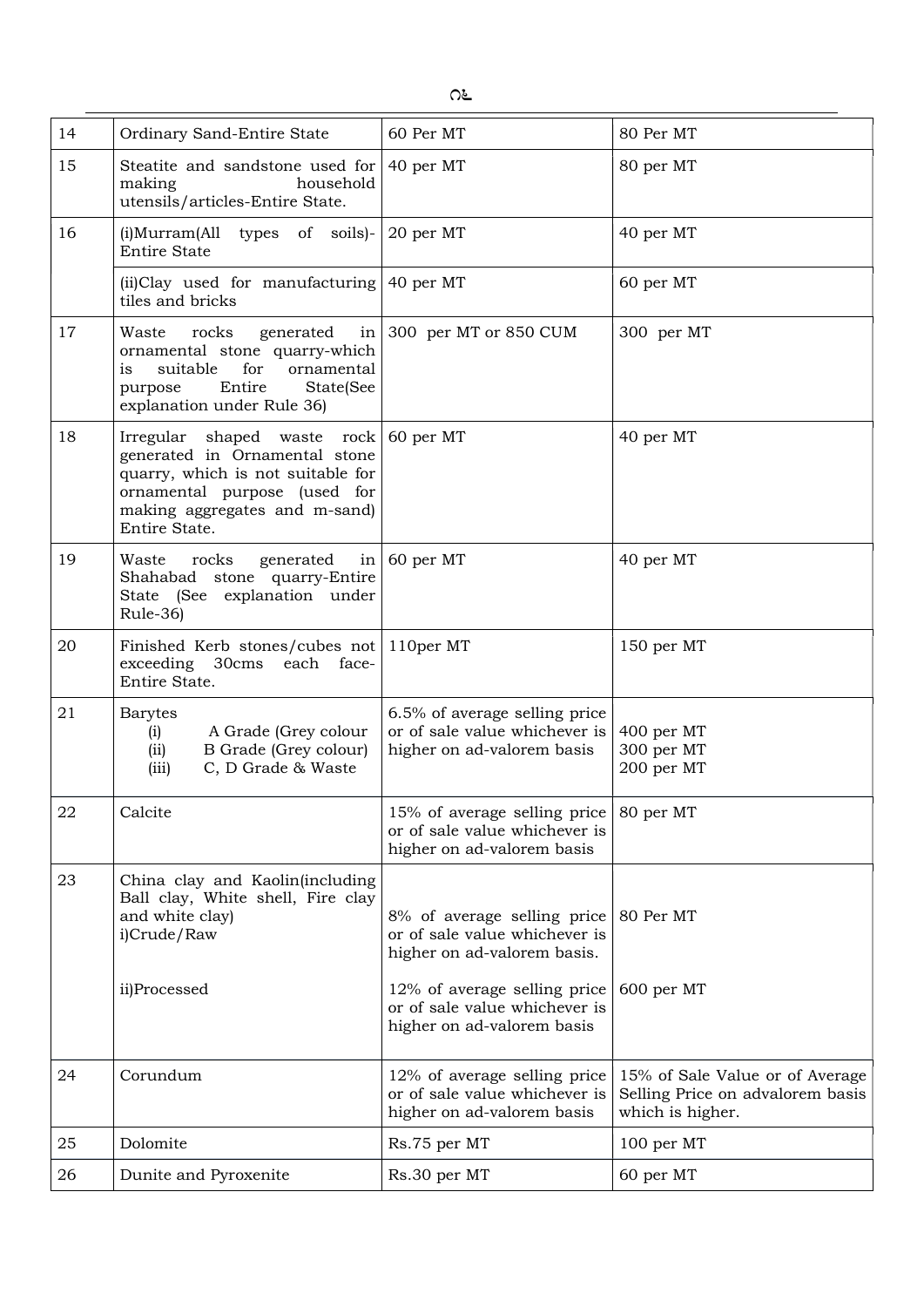| 27 | (Other<br>Felsite<br>than<br>for<br>ornamental purpose)                                                                                                                                             | 12% of average selling price<br>or of sale value whichever is<br>higher on ad-valorem basis | 120 per MT                                                                              |
|----|-----------------------------------------------------------------------------------------------------------------------------------------------------------------------------------------------------|---------------------------------------------------------------------------------------------|-----------------------------------------------------------------------------------------|
| 28 | Gypsum                                                                                                                                                                                              | 20% of average selling price<br>or of sale value whichever is<br>higher on ad-valorem basis | 150 per MT                                                                              |
| 29 | Jasper                                                                                                                                                                                              | 12% of average selling price<br>or of sale value whichever is<br>higher on ad-valorem basis | 150 per MT                                                                              |
| 30 | Quartz, feldspar                                                                                                                                                                                    | 15% of average selling price<br>or of sale value whichever is<br>higher on ad-valorem basis | 100 per MT                                                                              |
| 31 | Mica<br>i)Crude<br>ii)Waste                                                                                                                                                                         | 4% of average selling price<br>or of sale value whichever is<br>higher on ad-valorem basis  | 1500 per MT<br>500 per MT                                                               |
| 32 | Quartzite& Fuchsite<br>Quartzite<br>for<br>suitable<br>not<br>use<br>as<br>Ornamental/Gem Stones                                                                                                    | 12% of average selling price<br>or of sale value whichever is<br>higher on ad-valorem basis | 100 per MT                                                                              |
| 33 | Laterite<br>i)/dispatched for use in cement<br>chemical<br>industries<br>or<br>or<br>Abrasive or Refractory purpose<br>threshold<br>value<br>(below<br>as<br>specified by IBM from time to<br>time) | Rs.60 per MT                                                                                | 160 per MT                                                                              |
|    | ii) for use as building stone<br>(below<br>threshold<br>value<br>as<br>specified by IBM)                                                                                                            |                                                                                             | 60 per MT                                                                               |
| 34 | Ochre                                                                                                                                                                                               | Rs.24 per MT                                                                                | 60 per MT                                                                               |
| 35 | Pyrophyllite                                                                                                                                                                                        | 20% of average selling price<br>or of sale value whichever is<br>higher on ad-valorem basis | 200 per MT                                                                              |
| 36 | Shale                                                                                                                                                                                               | Rs.60 per MT                                                                                | 150 per MT                                                                              |
| 37 | Slate                                                                                                                                                                                               | Rs.45 per MT                                                                                | 150 per MT                                                                              |
| 38 | Silica Sand                                                                                                                                                                                         | 10% of average selling price<br>or of sale value whichever is<br>higher on ad-valorem basis | 100 per MT                                                                              |
| 39 | Steatite or<br>Soapstone (Other<br>than for household articles)                                                                                                                                     | 18% of average selling price<br>or of sale value whichever is<br>higher on ad-valorem basis | 200 per MT                                                                              |
|    | Talc                                                                                                                                                                                                | --                                                                                          | 200 per MT                                                                              |
| 40 | All other minerals (which is not<br>specified in schedule-II) Entire<br><b>State</b>                                                                                                                | 30%<br>Value<br>of<br>Sale<br>on<br>advalorem basis                                         | 30% of Sale Value or of Average<br>Selling Price on advalorem basis<br>which is higher. |

26. Amendment of Form.- For Form- AP and Form - MDP of the said rules, the following shall be substituted, namely:-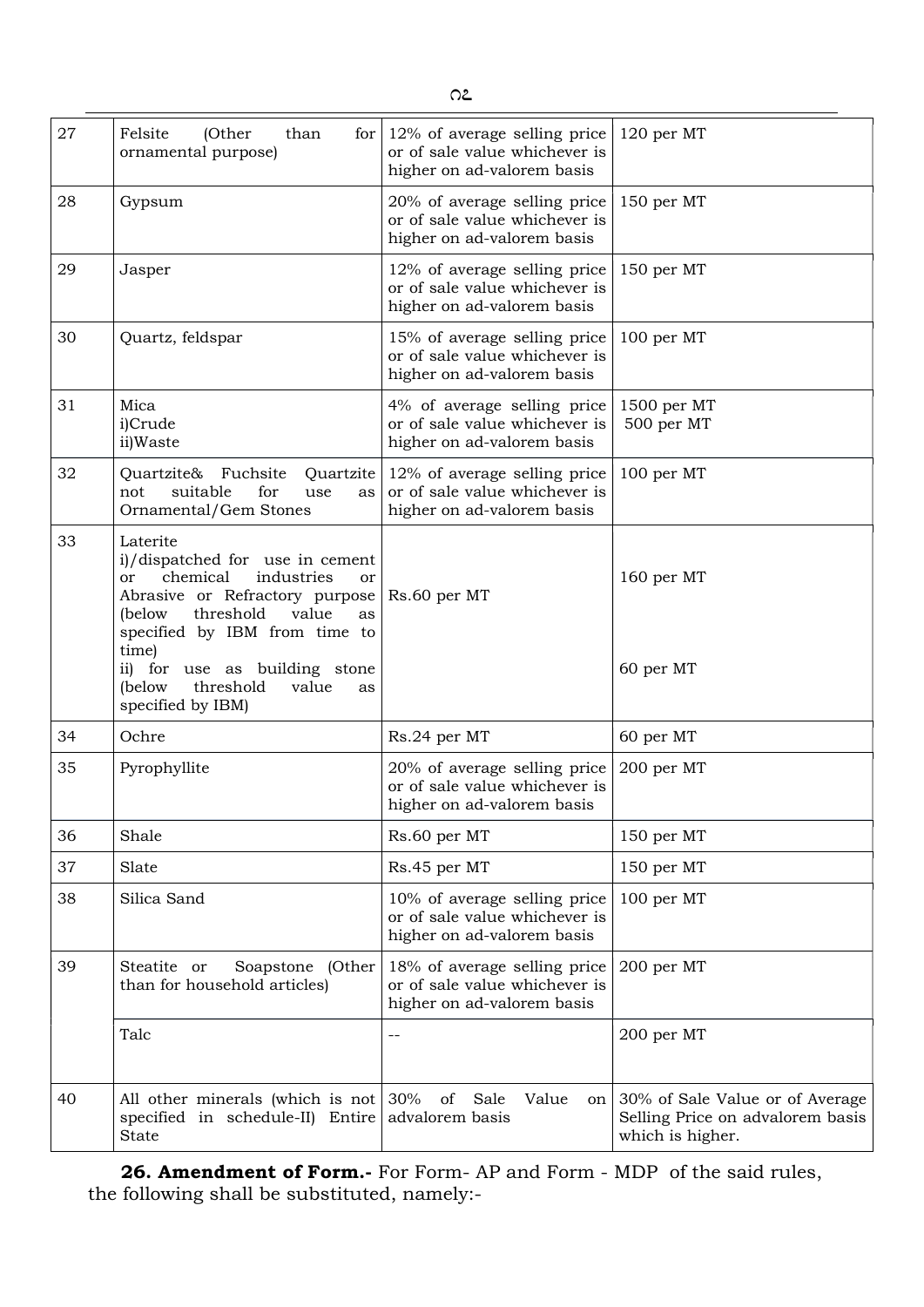| (see ruie 42 (2))               |          |                                                     |  |  |
|---------------------------------|----------|-----------------------------------------------------|--|--|
| Government of Karnataka         |          |                                                     |  |  |
| Department of Mines and Geology |          |                                                     |  |  |
|                                 |          | Form AP for CMDP                                    |  |  |
|                                 |          | Form AP (Printed Date: & Time:                      |  |  |
| Form AP No                      |          | Date:                                               |  |  |
|                                 |          | Type of Stake holder : Lease/License/Work           |  |  |
|                                 |          | Lease/license holder Permission/Auction/Seized Sand |  |  |
| Code                            |          |                                                     |  |  |
| Lease/license holder            | $\ddots$ |                                                     |  |  |
| name                            |          |                                                     |  |  |
| Mineral / Grade                 |          |                                                     |  |  |
| Buyer Name                      |          |                                                     |  |  |
| Destination                     |          |                                                     |  |  |
| Mode of                         |          | Check post :                                        |  |  |
| Transportation                  |          |                                                     |  |  |
| Route(Road, Rail,               |          |                                                     |  |  |
| Road)                           |          |                                                     |  |  |
| Total Quantity (in              |          |                                                     |  |  |
| CUM/MT/Sq.mt)                   |          |                                                     |  |  |
| Mineral rate                    |          | Total amount:                                       |  |  |
| Purpose                         |          |                                                     |  |  |
| DSC No/Name                     |          |                                                     |  |  |
| Crushing/Mineral                |          |                                                     |  |  |
| based Unit                      |          |                                                     |  |  |
| <b>GSTIN</b>                    |          |                                                     |  |  |
|                                 |          |                                                     |  |  |

 $(16.40.10)$ 

| <b>Block Detail:</b><br>Total Blocks: |              |                            |                     |
|---------------------------------------|--------------|----------------------------|---------------------|
| <b>Block</b>                          | Length<br>CM | $Breadth(CM)$   Height(CM) | Area in Cu<br>Meter |
|                                       |              |                            |                     |
|                                       |              |                            |                     |

Declaration: I/we hereby declare that the particular furnished above are correct. Note: This is a Form AP not valid for the transportation of Minerals. This form is digitally and electronically signed.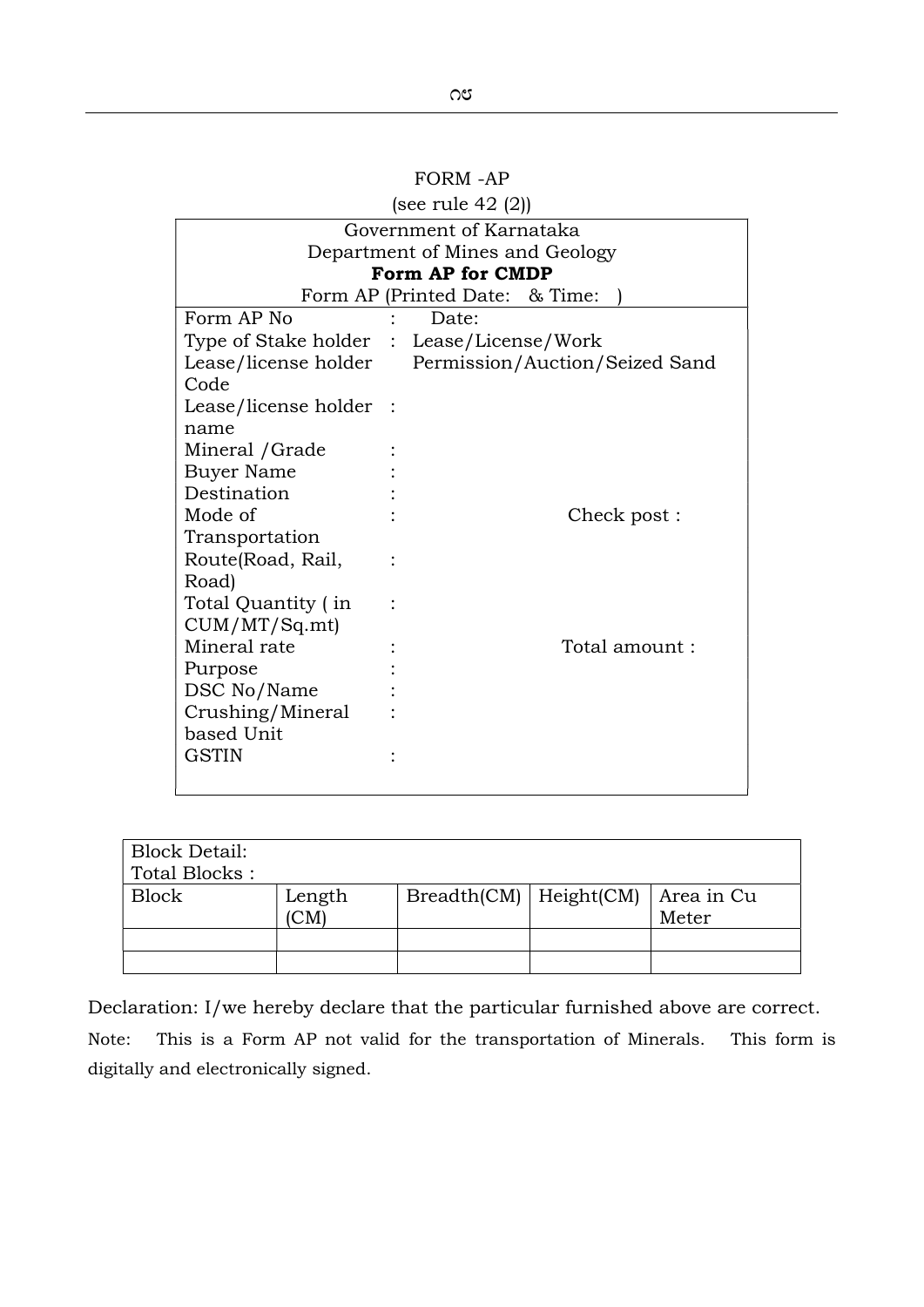# FORM – (MDP)

# (see rule-42 (1))

| Government of Karnataka         |                |                      |                |  |  |  |
|---------------------------------|----------------|----------------------|----------------|--|--|--|
| Department of Mines and Geology |                |                      |                |  |  |  |
| Mineral Dispatch Permit(MDP)    |                |                      |                |  |  |  |
| (See Rule 42-1 of KMMCR-1994)   |                |                      |                |  |  |  |
| MDP $\overline{NO}$ .           |                |                      |                |  |  |  |
| Form AP No                      |                | Sr No.:              |                |  |  |  |
| Lease/license No.               |                | Barcode:             |                |  |  |  |
| Lease/license Name              |                | Type of              |                |  |  |  |
|                                 |                | Land/Sy No:          |                |  |  |  |
| DSC No/Name                     |                | GST No.              |                |  |  |  |
| Village/Taluk/District          |                | Loading              |                |  |  |  |
|                                 |                | Place:               |                |  |  |  |
| Quantity/Unit                   | $\ddot{\cdot}$ |                      |                |  |  |  |
| <b>MDRO</b> Purpose             |                |                      |                |  |  |  |
|                                 |                |                      |                |  |  |  |
| Mineral/Grade                   |                |                      |                |  |  |  |
|                                 |                |                      | Sign & Seal of |  |  |  |
|                                 |                |                      | Lessee         |  |  |  |
| <b>Total Amount Paid</b>        |                | (Royalty:DMF: /AAPP: |                |  |  |  |
| <b>Buyer</b>                    |                |                      |                |  |  |  |
| Route / Distance                |                | $\Omega$             |                |  |  |  |
|                                 |                |                      | Sign & Seal of |  |  |  |
|                                 |                |                      | Check post     |  |  |  |
|                                 |                |                      | officer        |  |  |  |
| Crushing/Mineral Based Unit     |                | Check post:          |                |  |  |  |
| Vehicle NO./Type/Mobile No      | $\ddot{\cdot}$ |                      |                |  |  |  |
| Validity / Hrs                  |                |                      |                |  |  |  |
|                                 |                |                      |                |  |  |  |
|                                 |                |                      |                |  |  |  |
| Destination                     |                |                      | Lease holder   |  |  |  |
|                                 |                |                      | copy           |  |  |  |

|                     | $Block   Length(CM)   Break1   Height  $ | (CM) | (CM) | Volume. Cu. Mt |
|---------------------|------------------------------------------|------|------|----------------|
| <b>Total volume</b> |                                          |      |      |                |
| <b>Total Blocks</b> |                                          |      |      |                |